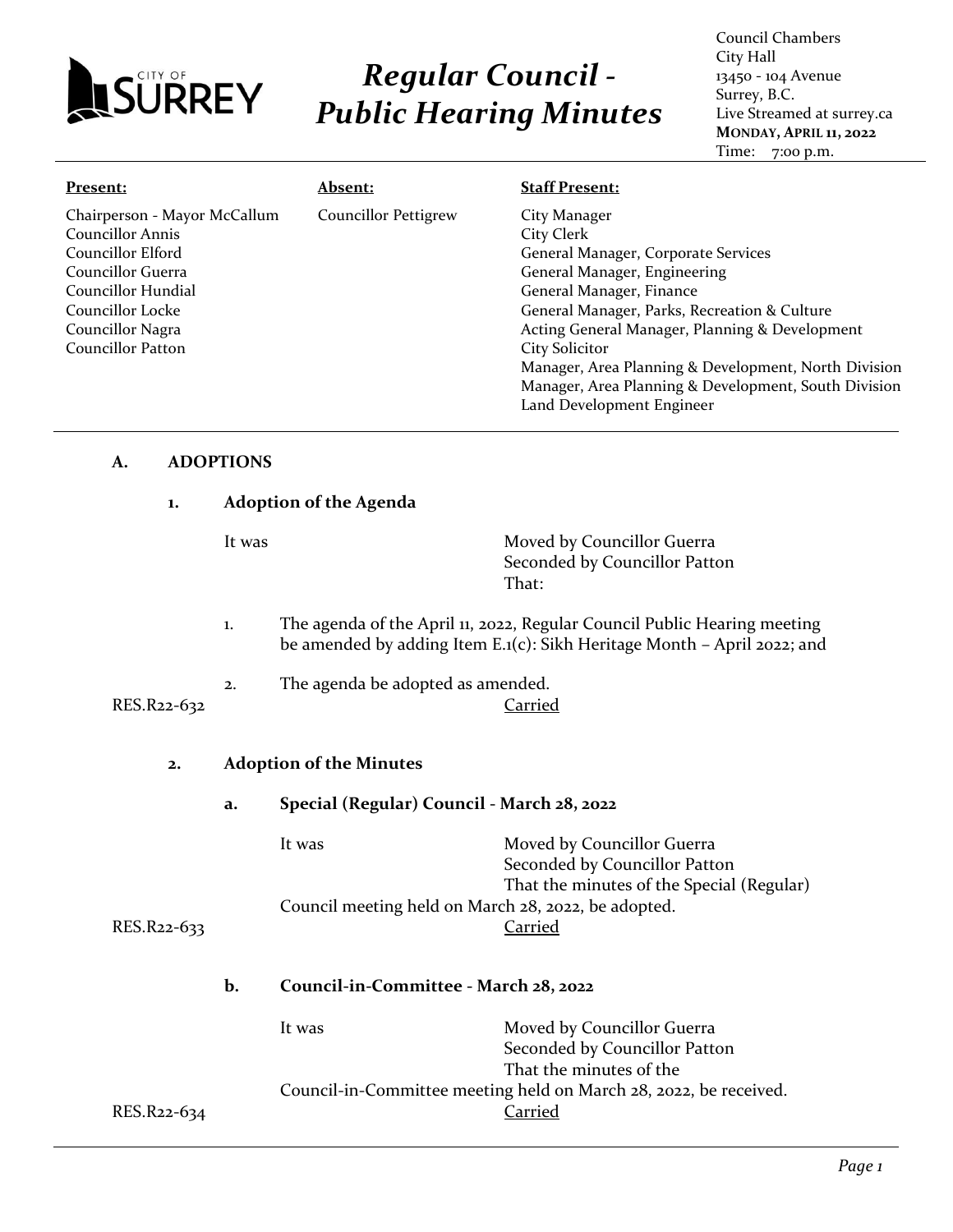| $\mathbf{c}$ . |             |                 | Regular Council - Land Use - March 28, 2022                                                              |                            |                                                                                                                                                                                                                     |
|----------------|-------------|-----------------|----------------------------------------------------------------------------------------------------------|----------------------------|---------------------------------------------------------------------------------------------------------------------------------------------------------------------------------------------------------------------|
|                |             |                 | It was                                                                                                   |                            | Moved by Councillor Guerra<br>Seconded by Councillor Patton<br>That the minutes of the Regular Council -<br>Land Use meeting held on March 28, 2022, be adopted.                                                    |
|                | RES.R22-635 |                 |                                                                                                          |                            | <b>Carried</b>                                                                                                                                                                                                      |
|                |             | d.              |                                                                                                          |                            | Regular Council - Public Hearing - March 28, 2022                                                                                                                                                                   |
|                |             |                 | It was                                                                                                   |                            | Moved by Councillor Guerra<br>Seconded by Councillor Patton                                                                                                                                                         |
|                | RES.R22-636 |                 |                                                                                                          |                            | That the minutes of the Regular Council -<br>Public Hearing meeting held on March 28, 2022, be adopted.<br>Carried                                                                                                  |
| B.             |             |                 | <b>DELEGATIONS - PUBLIC HEARING</b>                                                                      |                            |                                                                                                                                                                                                                     |
| 1.             |             |                 | Application No. 7920-0068-00                                                                             |                            | "Surrey Comprehensive Development Zone 49 (CD 49), Bylaw, 2022, No. 20609"                                                                                                                                          |
|                |             |                 | <b>CIVIC ADDRESS:</b>                                                                                    | 19209 - 96 Avenue          |                                                                                                                                                                                                                     |
|                |             |                 | <b>APPLICANT:</b>                                                                                        |                            | Owner: 650273 Alberta Limited<br>Agent: Aplin Martin Consultants Ltd. (Vipul Chauhan)                                                                                                                               |
|                |             | <b>PURPOSE:</b> |                                                                                                          |                            | The applicant is requesting to rezone the site from Local<br>Commercial Zone to Comprehensive Development Zone in<br>order to permit the development of a gas station and<br>convenience store on the subject site. |
|                |             |                 |                                                                                                          |                            | The Notice of the Public Hearing was read by the City Clerk.                                                                                                                                                        |
|                |             |                 |                                                                                                          |                            | There were no persons present to speak to the proposed Bylaw.                                                                                                                                                       |
| $\mathbf{2}$ . |             |                 | "Surrey Zoning Bylaw, 1993, No. 12000, Amendment Bylaw, 2022, No. 20608"<br>Application No. 7920-0099-00 |                            |                                                                                                                                                                                                                     |
|                |             |                 | <b>CIVIC ADDRESS:</b>                                                                                    | 1918 and 1942 - 167 Street |                                                                                                                                                                                                                     |
|                |             |                 | <b>APPLICANT:</b>                                                                                        |                            | Owner: Landstar Homes Ltd.<br>Agent: Hub Engineering Inc. (Mike Kompter)                                                                                                                                            |
|                |             | <b>PURPOSE:</b> |                                                                                                          |                            | The applicant is requesting to rezone the site from<br>One-Acre Residential Zone to Single Family Residential (13)<br>Zone in order to subdivide the site into 15 single-family                                     |

small lots.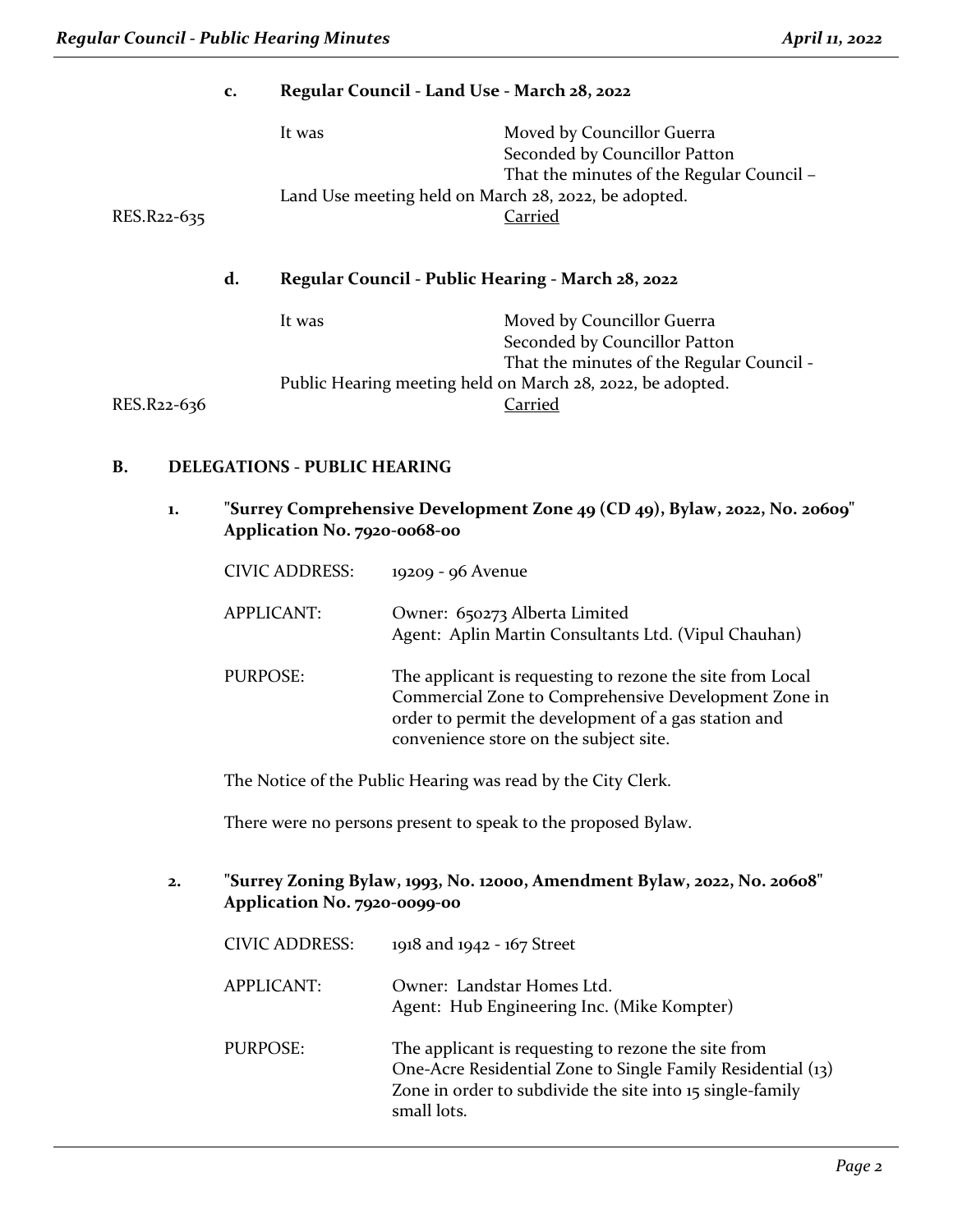In addition, the proposal includes a Development Variance Permit to reduce the minimum lot width of the Type II Corner Lot for proposed Lots 1 and 6; reduce the minimum lot width of the Type II Interior Lot for proposed Lots 2 to 5; reduce the minimum lot width of the Type I Interior Lot for proposed Lots 7 to 10; reduce the minimum lot depth of the Type I Lot for proposed Lots 11 to 15; to allow a double garage to accommodate two vehicles parked side-by-side on interior lots narrower than 13.4 metres for proposed Lots 2 to 5, 7, 8, 12 and 14; and to allow driveway access from the side lot line for Lot 9 to 11 and 15.

The Notice of the Public Hearing was read by the City Clerk.

D. Jack, Surrey Environmental Partners: The delegation spoke to the removal of trees from the subject site, tree replanting schedule and valuation and variance compensation.

**3. "Surrey Zoning Bylaw, 1993, No. 12000, Amendment Bylaw, 2022, No. 20610" Application No. 7921-0318-00**

| <b>CIVIC ADDRESS:</b> | 3888 - 155 Street                                                                                                                                               |
|-----------------------|-----------------------------------------------------------------------------------------------------------------------------------------------------------------|
| APPLICANT:            | Owners: G. Grewal, C. Grewal<br>Agent: Coastland Engineering and Surveying Ltd. (Mike Helle)                                                                    |
| PURPOSE:              | The applicant is requesting to rezone the site from<br>Half-Acre Residential Zone to Quarter Acre Residential<br>Zone to subdivide the site into two lots.      |
|                       | In addition, the proposal includes a Development Variance Permit<br>to reduce the minimum lot width from 24.0 metres to 23.0 metres<br>for proposed Lots A & B. |

The Notice of the Public Hearing was read by the City Clerk.

There were no persons present to speak to the proposed Bylaw.

**4. "Surrey Official Community Plan Bylaw, 2013, No. 18020, Amendment Bylaw, 2022, No. 20604" "Surrey Comprehensive Development Zone 50 (CD 50), Bylaw, 2022, No. 20605" "Surrey Zoning Bylaw, 1993, No. 12000, Amendment Bylaw, 2022, No. 20606" Application No. 7921-0182-00** CIVIC ADDRESS: 15624 - 24 Avenue APPLICANT: Owners: 1254423 B.C. Ltd. (Director Information: Ravinder Mann)

Agent: Isle of Mann Property Group (Jimmy Hansra)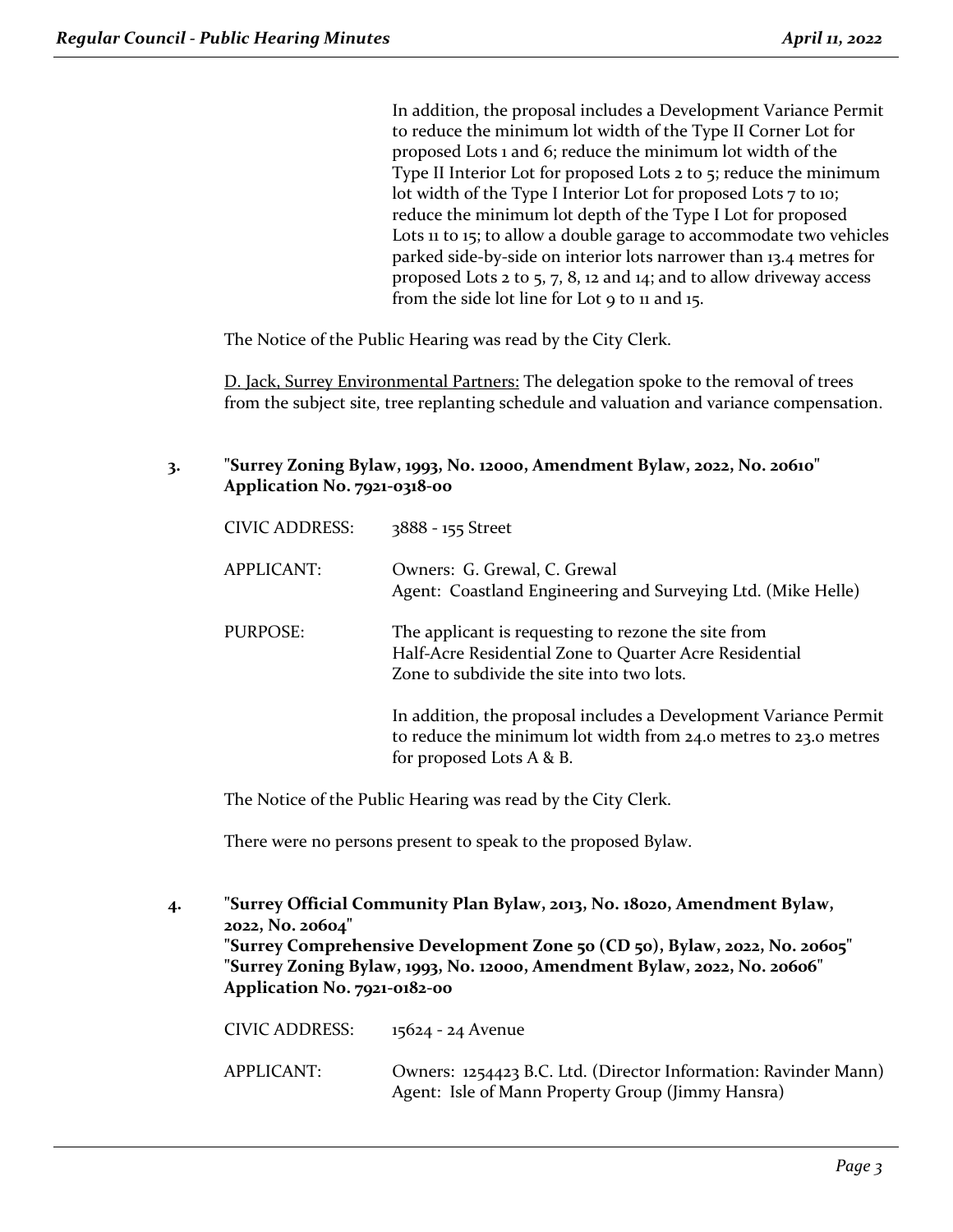PURPOSE: The applicant is seeking to amend the Official Community Plan Figure 3: General Land Use Designations to redesignate a portion of the site from Urban to Multiple Residential. The proposal also includes rezoning the same portion of the site from Single Family Residential Zone to Comprehensive Development Zone and another portion shown hatched from Single Family Residential Zone to Single Family Residential (13) Zone in order to permit the development of 4 single-family small lots, and a multiple residential site with 12 townhouses and 65 market rental apartment units.

> In addition, the proposal includes a Development Variance Permit to reduce the minimum rear yard setback to the principal building face for proposed Lots 2 and 3; reduce the minimum rear yard setback to the principal building face for 50% of the building for proposed Lots 4 and 5; and to reduce the minimum lot depth for Type II lots from 24 metres to 21.3 metres for proposed Lots 2 to 5.

The Notice of the Public Hearing was read by the City Clerk.

Resident, South Surrey: The delegation spoke to access to 24 Street and questioned if a left-turn lane will be implemented, site access, and suggested a traffic light be implemented at 157 Street.

D. Jack, Surrey Environmental Partners: The delegation spoke to the removal of trees from the subject site, tree replanting schedule, variance compensation, and land acquisition for biodiversity conservation.

M. Kompter, Hub Engineering (Agent on behalf of the Applicant): The Agent spoke to access to the site, advising that access will be provided from the newly created 23A Avenue.

Written submissions were received as follows:

- Email dated March 31, 2022, J. Myring expressing support for the proposal.
- Email dated April 11, 2022, 21 Residents expressing opposition for the proposal citing traffic, noise, character of neighborhood, property value, and density.
- Email dated April 11, 2022, D. Chang expressing concerns for the proposal citing traffic, parking, and density.
- Submission dated April 11, 2022, I. O'Neil expressing opposition for the proposal citing character of neighborhood.
- Email dated April 11, 2022, W. Pang expressing opposition for the proposal citing density, noise, privacy, height, and traffic.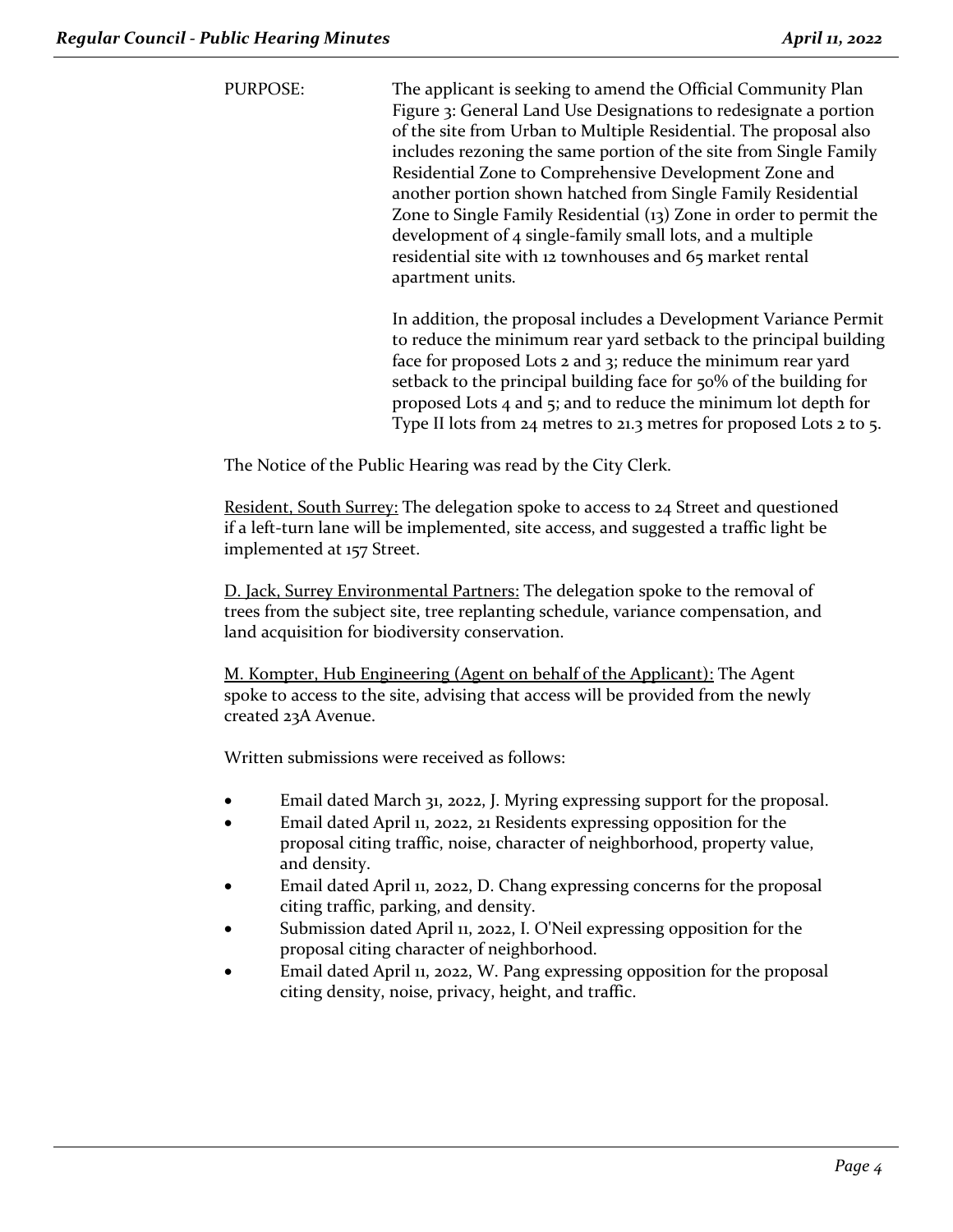**5. "Surrey Zoning Bylaw, 1993, No. 12000, Amendment Bylaw, 2022, No. 20603" Application No. 7921-0181-00**

| <b>CIVIC ADDRESS:</b> | 15661 - 82 Avenue                                                                                                                                                                                        |
|-----------------------|----------------------------------------------------------------------------------------------------------------------------------------------------------------------------------------------------------|
| APPLICANT:            | Owner: Athwal Construction Inc.<br>Agent: Coastland Engineering and Surveying Ltd. (Mike Helle)                                                                                                          |
| PURPOSE:              | The applicant is requesting to rezone the site from<br>One-Acre Residential Zone to Single Family Residential<br>Zone in order to subdivide the subject site into six<br>single-family residential lots. |

The Notice of the Public Hearing was read by the City Clerk.

D. Jack, Surrey Environmental Partners: The delegation spoke to City tree condition, proximity to local park or greenspace, the removal of trees from the subject site, tree valuation, the Green City Fund, variances and the measure of walking distances.

**6. "Surrey Official Community Plan Bylaw, 2013, No. 18020, Amendment Bylaw, 2022, No. 20611" "Surrey Comprehensive Development Zone 51 (CD 51), Bylaw, 2022, No. 20612" Application No. 7917-0301-00**

| <b>CIVIC ADDRESS:</b> | $16483$ and $16487 - 89$ Avenue                                                                                                                                                                                                                                                                                                                                                                                                                                                          |
|-----------------------|------------------------------------------------------------------------------------------------------------------------------------------------------------------------------------------------------------------------------------------------------------------------------------------------------------------------------------------------------------------------------------------------------------------------------------------------------------------------------------------|
| APPLICANT:            | Owner: 1283653 B.C. Ltd. (Director Information: Anju Bala Batta)<br>Agent: Hub Engineering Inc. (Mike Kompter)                                                                                                                                                                                                                                                                                                                                                                           |
| PURPOSE:              | The applicant is seeking to amend the Official Community Plan<br>Figure 3: General Land Use Designations to redesignate a portion<br>of the site from Suburban to Urban. The proposal also includes<br>rezoning a portion of the site from General Agriculture Zone and<br>Half-Acre Residential Gross Density Zone to Comprehensive<br>Development Zone in order to permit the development of<br>117 townhouse units and the conveyance of the riparian<br>protection area to the City. |

The Notice of the Public Hearing was read by the City Clerk.

G. Milne, Fleetwood: The delegation spoke in opposition to the proposal citing proximity to future SkyTrain, transparency regarding the project developer, site access, congestion, safety and removal of trees from the subject site. The delegation presented a petition in opposition to the proposal.

G. Chose, Fleetwood: The delegation spoke in opposition to the proposal citing the removal of trees from the subject site, rainwater control provided by trees, vehicle access, noise, traffic and wildlife impacts.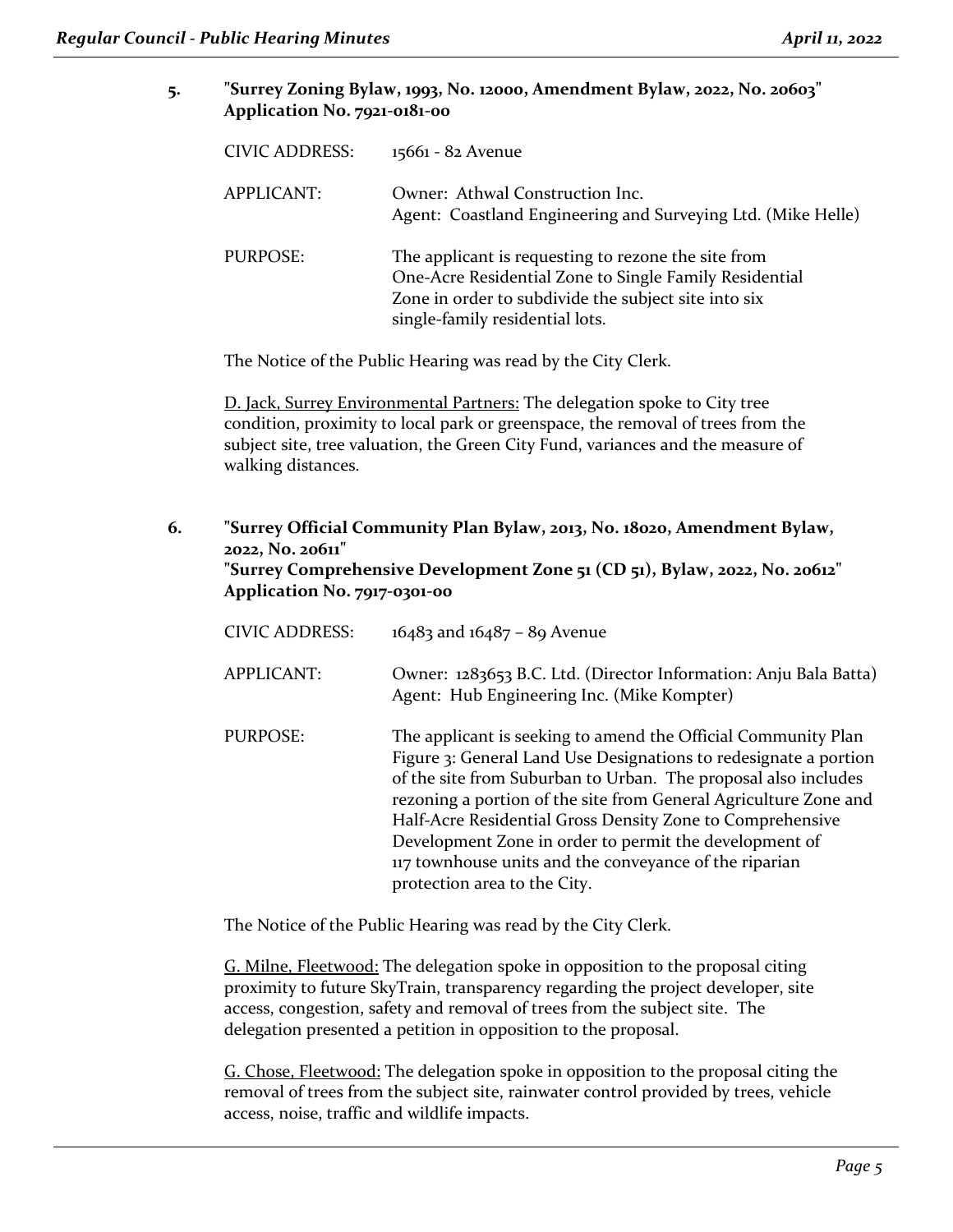K. Ranjit, Fleetwood: The delegation spoke in support of the proposal citing housing affordability.

A. Lyell, Fleetwood: The delegation spoke in opposition to the proposal citing site access, address signage, water and sewage servicing, and screening and buffering to neighbouring homes.

D. Gladwell, Surrey: The delegation spoke in opposition citing site access, screening and buffering to neighbouring homes and address signage.

I. Owen, Fleetwood: The delegation spoke in opposition to the proposal citing removal of trees from the subject site, tree replanting schedule, proximity to transit and density.

S. Hindmarch, Wildlife Biologist: The delegation spoke in opposition to the proposal citing wildlife, specifically the barn owl, impacts and habitat, and the proposed Agricultural Land Reserve setbacks.

A. Cheema, Fleetwood: The delegation spoke in support of the proposal citing housing affordability.

T. Atwal, Fleetwood: The delegation spoke in support of the proposal citing project design and landscaping and housing affordability.

L. Foulds, Fleetwood: The delegation spoke in support of the proposal citing proximity to parkland and improved area access.

R. Marwatia, Fleetwood: The delegation spoke in support of the proposal citing density, development of the site, housing affordability, creation of a pathway and increased size to the neighbouring parkland.

B. Vautour, Fleetwood: The delegation spoke in support of the proposal citing housing affordability.

H. Sandhu, Fleetwood: The delegation spoke in support of the proposal citing safety, improved area access, and housing affordability.

Resident, Fleetwood: The delegation spoke in opposition to the proposal citing housing unaffordability and the requested rezoning.

Resident, Surrey: The delegation spoke in support of the proposal citing housing affordability and proximity to future SkyTrain.

Resident, Fleetwood: The delegation spoke in opposition to the proposal citing site access, safety, removal of trees from the subject site and wildlife habitat impacts.

Resident, Fleetwood: The delegation spoke in opposition to traffic congestion and density.

Resident, Fleetwood: The delegation spoke in opposition to the proposal citing housing unaffordability and site access.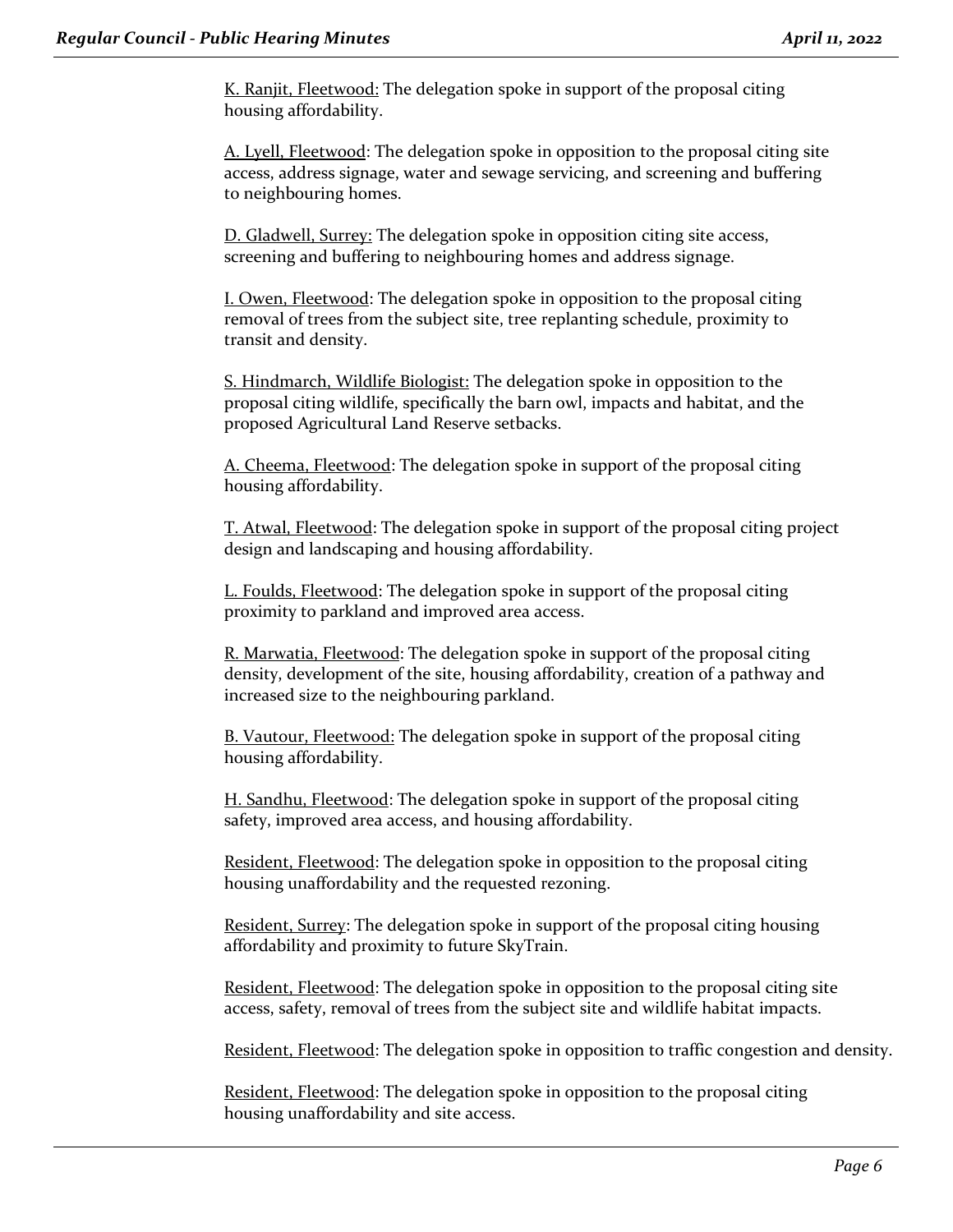D. Jack, Surrey Environmental Partners: The delegation spoke to land acquisition adjacent to the Godwin Farm Biodiversity Preserve, riparian area uses and access, the need to convey the Class A watercourse on the subject site to the City, removal of trees from the subject site, tree valuation and wildlife habitat.

Resident, Fleetwood: The delegation spoke in opposition to the proposal citing the site access and lack of sidewalks.

M. Kompter, Hub Engineering (Agent on behalf of the Applicant): The Agent provided an overview of the proposal and spoke to density, greenspace, tree retention, traffic, site access, improved area access and safety.

Resident, Surrey: The delegation spoke in opposition to the proposal. The delegation provided comments on an issue unrelated to the Public Hearing matter and was requested to remain on topic or the speaking opportunity at this Public Hearing would conclude.

Resident, Fleetwood: The delegation spoke in opposition to the proposal citing traffic.

The following indicated their support for the proposal in writing but did not wish to speak:

- A. Azad, Fleetwood
- S. Cheema, Fleetwood
- S. Kooner, Fleetwood
- P. Garg, Fleetwood
- N. Sharma, Fleetwood
- R. Jawandu, Fleetwood
- P. Atwal, Fleetwood
- M. Kapecuck, Fleetwood
- S. McNally, Fleetwood
- S. Anderson, Fleetwood
- N. Randhawa, Fleetwood
- M. Kumar, Fleetwood
- S. Dewut, Fleetwood

Written submissions were received as follows:

- Submission dated March 31, 2022, A. L. expressing opposition for the proposal citing agricultural land.
- Submission dated March 31, 2022, G. L. expressing opposition for the proposal.
- Submission dated March 31, 2022, S. L. expressing opposition for the proposal.
- Emails dated April 4 and 6, 2022, D. McKinnon expressing concerns for the proposal citing traffic, congestion, parking, and crime.
- Email dated April 4, 2022, G. Chose and K. Smith expressing opposition for the proposal citing trees, environment, wildlife, traffic, congestion, and noise.
- Submission dated April 4, 2022, L. Hilderman expressing opposition for the proposal citing character of neighborhood, noise, and traffic.
- Submission and Email dated April 4, 2022, P. Yang expressing opposition for the proposal citing traffic, trees, environment, wildlife, noise, and parking.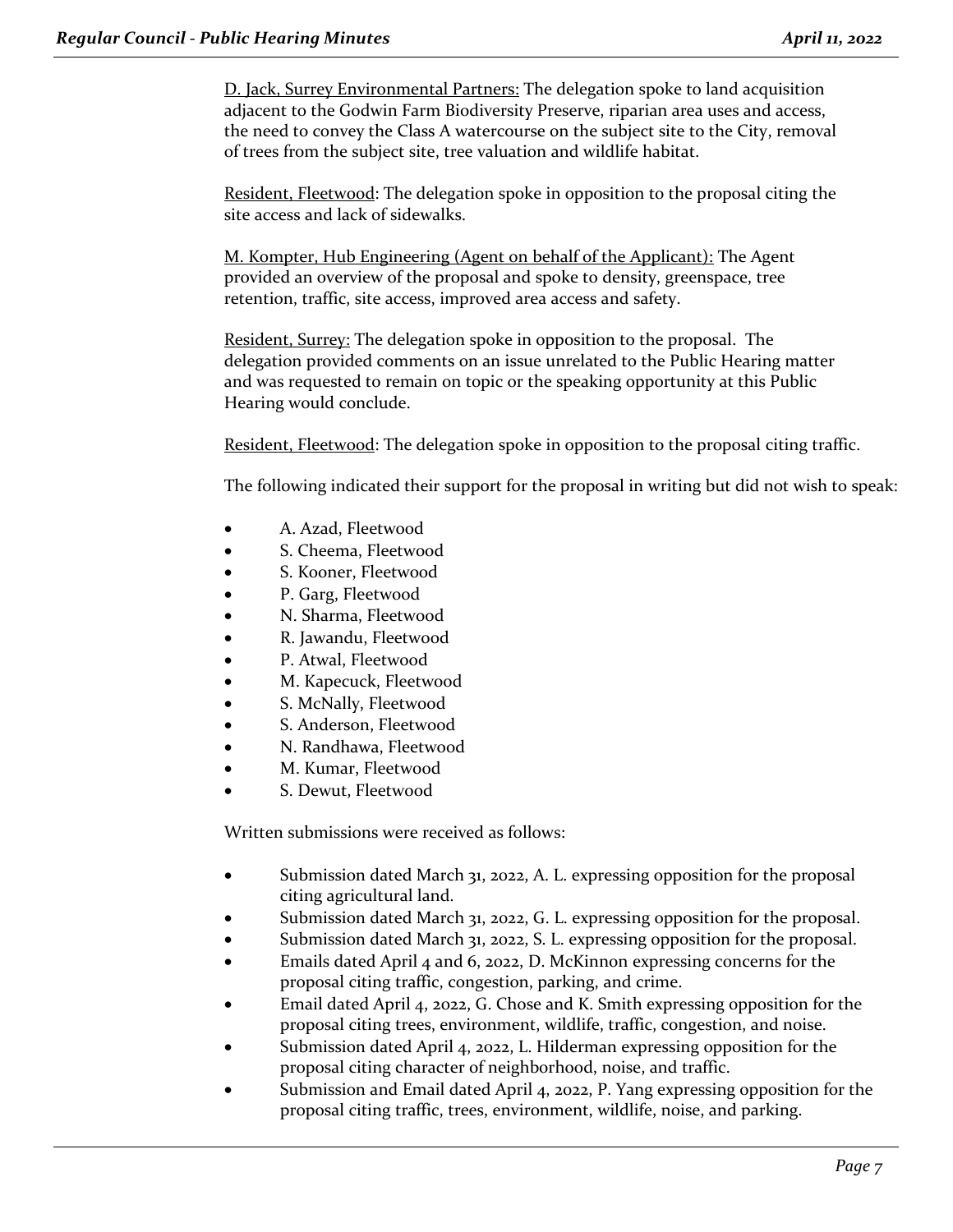- Submission dated April 5, 2022, A. Testa expressing opposition for the proposal citing traffic, trees, and density.
- Email dated April 5, 2022, D. Gladwell expressing opposition for the proposal citing signage and traffic.
- Email dated April 5, 2022, D. McKinnon expressing concerns for the proposal citing traffic, congestion, parking, and crime.
- Emails dated April 5 and 6, 2022, G. Milne expressing concerns for the proposal citing traffic, congestion, parking, crime, trees, wildlife, and utilities.
- Email dated April 5, 2022, J. Villa and S. Zuberbier expressing opposition for the proposal citing trees, traffic, density, congestion, parking, and crime.
- Submission dated April 6, 2022, C. Brumpton expressing opposition for the proposal citing environment, traffic, trees, and wildlife.
- Submission dated April 6, 2022, C. Milne expressing opposition for the proposal citing trees.
- Submission dated April 6, 2022, H. Bhatti expressing opposition for the proposal.
- Submission dated April 6, 2022, H. Drescher expressing opposition for the proposal citing traffic, trees, wildlife, and crime.
- Email dated April 6, 2022, I. Owen expressing opposition for the proposal citing traffic, trees, wildlife, noise, environment, and transit.
- Email and Submissions dated April 6, 2022, L. and B. Kennett expressing opposition for the proposal citing traffic, trees, agricultural land, density, property value, and crime.
- Submission dated April 6, 2022, L. Milne expressing opposition for the proposal.
- Submission dated April 6, 2022, R. Milne expressing opposition for the proposal citing parking and traffic.
- Submission dated April 6, 2022, M. Zuberbier expressing opposition for the proposal citing traffic, congestion, and schools.
- Submission dated April 7, 2022, B. Donchi expressing opposition for the proposal citing environment and wildlife.
- Email dated April 7, 2022, H. Jamarai expressing opposition for the proposal citing traffic, congestion, schools, noise, trees, environment, and wildlife.
- Email dated April 7, 2022, R. Mitchuk expressing opposition for the proposal citing roads and transparency.
- Submission dated April 7, 2022, W. Milne expressing opposition for the proposal citing traffic, environment, and wildlife.
- Submission dated April 7, 2022, L. Rizzo expressing opposition for the proposal citing traffic, congestion, and parking.
- Email dated April 7, 2022, P. Sanghera expressing support for the proposal.
- Form Letters received April 7, 2022, 3 residents expressing concerns for the proposal citing traffic, congestion, parking, and crime.
- Email dated April 8, 2022, A. Samra expressing support for the proposal.
- Submission dated April 8, 2022, B. McRae expressing concerns for the proposal citing traffic and trees.
- Email and Submission dated April 8, 2022, C. Binding expressing opposition for the proposal citing traffic, trees, parking, and wildlife.
- Email dated April 8, 2022, G. Milne expressing opposition for the proposal citing traffic, parking, congestion, trees, and utilities.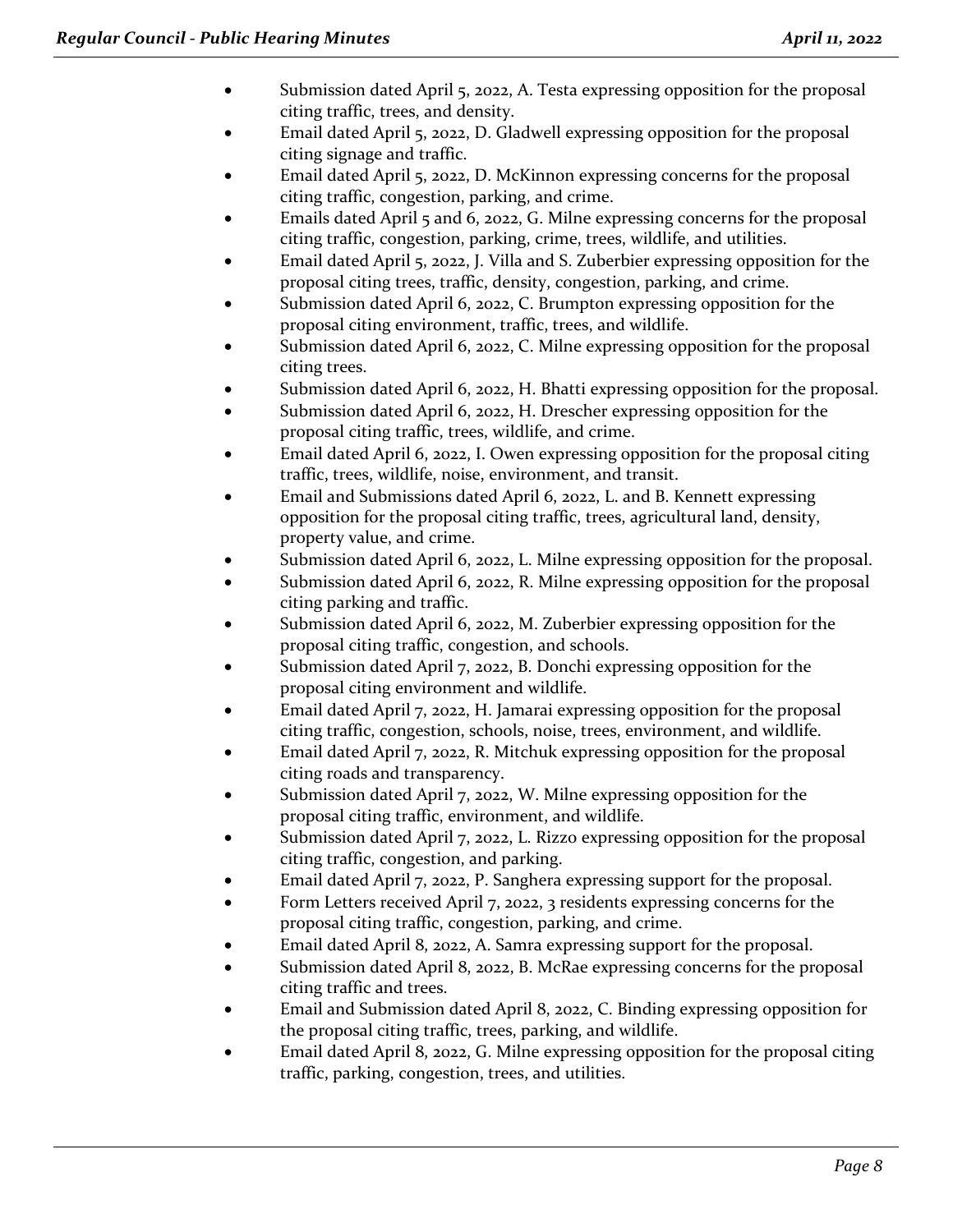- Submission dated April 8, 2022, H. Jamarai expressing opposition for the proposal citing trees, traffic, congestion, and schools.
- Submission dated April 8, 2022, M. Jamarai expressing opposition for the proposal citing traffic, schools, and parking.
- Email dated April 10, 2022, A., R., M., and L. Mitchuk expressing opposition for the proposal.
- Email dated April 10, 2022, Fleetwood Community Association expressing opposition for the proposal citing traffic and density.
- Email dated April 10, 2022, Hub Engineering Inc. expressing support for the proposal.
- Email dated April 11, 2022, W. Pang expressing opposition for the proposal citing density, noise, privacy, height, and traffic.
- Email dated April 11, 2022, D. Burns expressing opposition for the proposal citing traffic, congestion, parking, trees, wildlife, and utilities.
- Submission dated April 11, 2022, D. Sandhu expressing opposition for the proposal citing traffic, trees, schools, and congestion.
- Email dated April 11, 2022, M. Furtado expressing opposition for the proposal.
- Submission and Email dated April 11, 2022, R. Lyell expressing opposition for the proposal.
- Email dated April 11, 2022, R. Sandhu expressing opposition for the proposal citing congestion, traffic, schools, and trees.
- Email dated April 11, 2022, W. and L. Walker expressing opposition for the proposal citing traffic, wildlife, parking, and trees.
- Petition with 47 signatures received April 11, 2022, in opposition to the proposal.

## **7. "Surrey Official Community Plan Bylaw, 2013, No. 18020, Text Amendment Bylaw, 2022, No. 20601" File No. 3900-20-20601 – Regulatory Text Amendment**

PURPOSE: A bylaw to ensure consistency and strengthen alignment between the Official Community Plan and the City Centre Plan, which represents a clear strategy to protect for and advance office space and employment opportunities within a designated urban centre in alignment with the Metro Vancouver Regional Growth Strategy, as described in Corporate Report 2022-R063.

# **"Surrey Zoning Bylaw, 1993, No. 12000, Text Amendment Bylaw, 2022, No. 20602" File No. 3900-20-20602 – Regulatory Text Amendment**

PURPOSE: A bylaw to provide clarity on the impact of employment space requirements on the calculation of Capital Projects Community Amenity Contributions for properties designated Downtown in the Official Community Plan (OCP). It includes additional housekeeping amendments that align with the change of name from Central Business District to Downtown in the OCP, as described in Corporate Report 2022-R063.

The Notice of the Public Hearing was read by the City Clerk.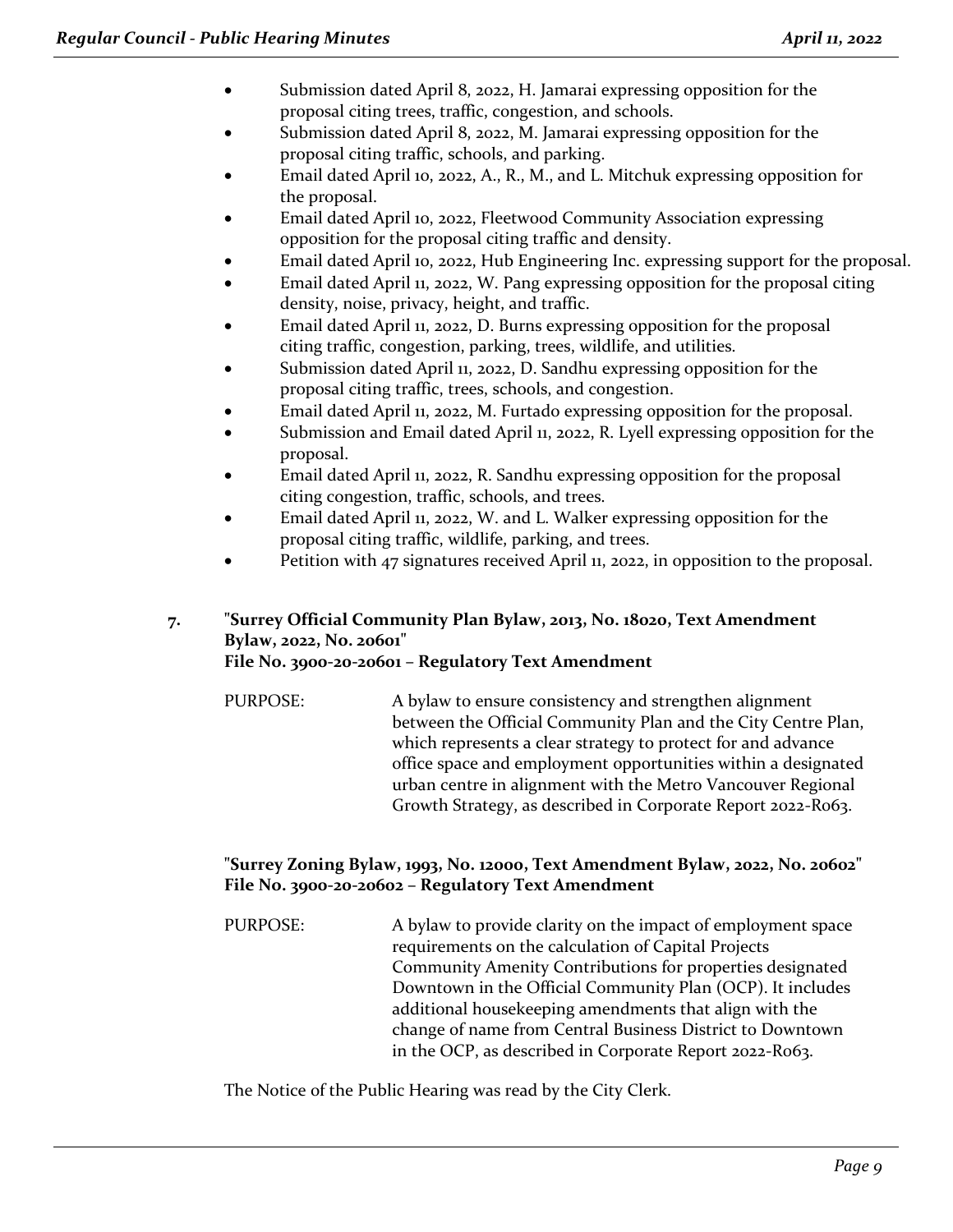E. Lewis, Wesgroup Properties: The delegation expressed concerns regarding the proposed requirements for the Central Business Area 2 and suggested the following: reduce the minimum office requirements to 3.0 or less FAR, maximum employment space reduction increase the maximum employment space reduction from 0.75 FAR to 1.0 FAR, broaden the definition of office supporting use to include grocery stores, and provide greater flexibility with respect to the development of office space in multi-phased developments.

J. Teahen, Colliers International: The delegation expressed concerns regarding the oversupply of office space in City Centre and office development requirements as part of multi-phased developments.

Agent on behalf of Crombie REIT: The Agent expressed concerns regarding office space requirements, timing during multi-phased developments, oversupply and office space demand and suggested that greater flexibility for provided and eliminating the timing requirements for larger and multi-phased developments.

Written submissions were received as follows:

- Email dated March 29, 2022, Urban Development Institute expressing concerns for the proposal.
- Email dated April 6, 2022, Wesgroup Properties expressing concerns for the proposal citing employment space, exclusion for office-supporting uses, and timing of office space delivery.
- Email dated April 11, 2022, Crombie REIT expressing concerns for the proposal.

## **C. COMMITTEE REPORTS**

| 1.          | Community Services Committee - February 23, 2022               |                                                             |  |
|-------------|----------------------------------------------------------------|-------------------------------------------------------------|--|
|             | It was                                                         | Moved by Councillor Guerra<br>Seconded by Councillor Patton |  |
|             |                                                                | That the minutes of the Community Services                  |  |
|             | Committee meeting held on February 23, 2022, be received.      |                                                             |  |
| RES.R22-637 |                                                                | Carried                                                     |  |
| 2.          | Development Advisory Committee - March 1, 2022                 |                                                             |  |
|             | It was                                                         | Moved by Councillor Guerra                                  |  |
|             |                                                                | Seconded by Councillor Patton                               |  |
|             |                                                                | That the minutes of the Development                         |  |
|             | Advisory Committee meeting held on March 1, 2022, be received. |                                                             |  |
| RES.R22-638 |                                                                | Carried                                                     |  |
|             |                                                                |                                                             |  |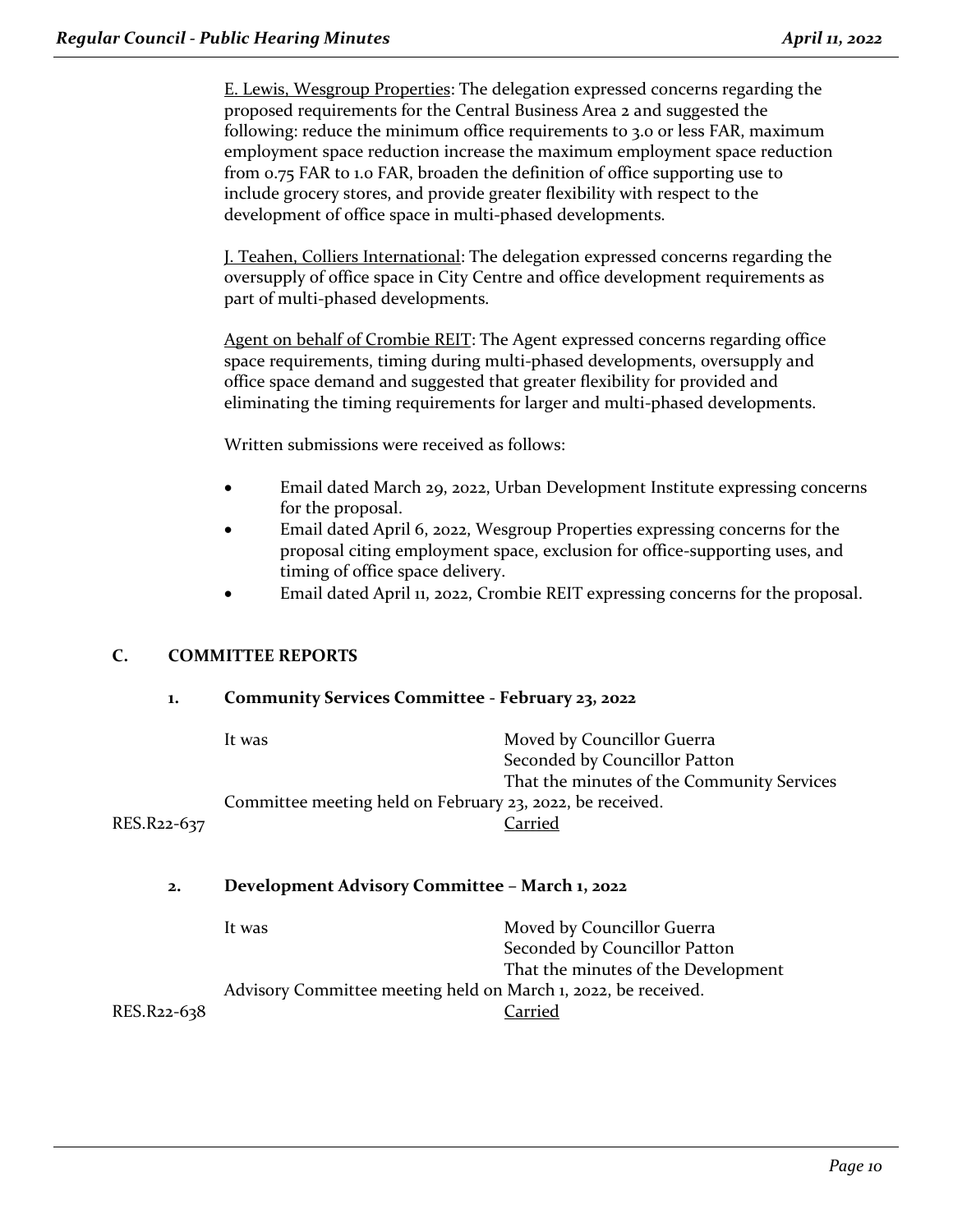## **D. BOARD/COMMISSION REPORTS**

This section had no items to consider.

#### **E. MAYOR'S REPORT**

**1. Proclamations**

File: 0630-02

Councillor Guerra read the following proclamation:

(a) Dr. B. R. Ambedkar Day of Equality – April 14, 2022

Councillor Patton read the following proclamation:

(b) Earth Day – April 22, 2022

Councillor Nagra read the following proclamation:

(c) Sikh Heritage Month – April 2022

## **F. GOVERNMENTAL REPORTS**

This section had no items to consider.

## **G. CORPORATE REPORTS**

The Corporate Reports, under date of April 11, 2022, were considered and dealt with as follows:

## **Item No. R064 COVID-19: Emergency Operations Centre Update File: 7130-16**

The City Manager submitted a report to provide Council with a status update of the various actions taken in response to COVID-19 since the last Corporate Report, which was provided to Council at the March 28, 2022, Regular Council Public Hearing meeting (a copy of Corporate Report No. R062; 2022 is attached as Appendix "I").

| It was           | Moved by Councillor Guerra                 |
|------------------|--------------------------------------------|
|                  | Seconded by Councillor Patton              |
|                  | That Council receive Corporate Report Ro64 |
| for information. |                                            |
| RES.R22-639      | Carried                                    |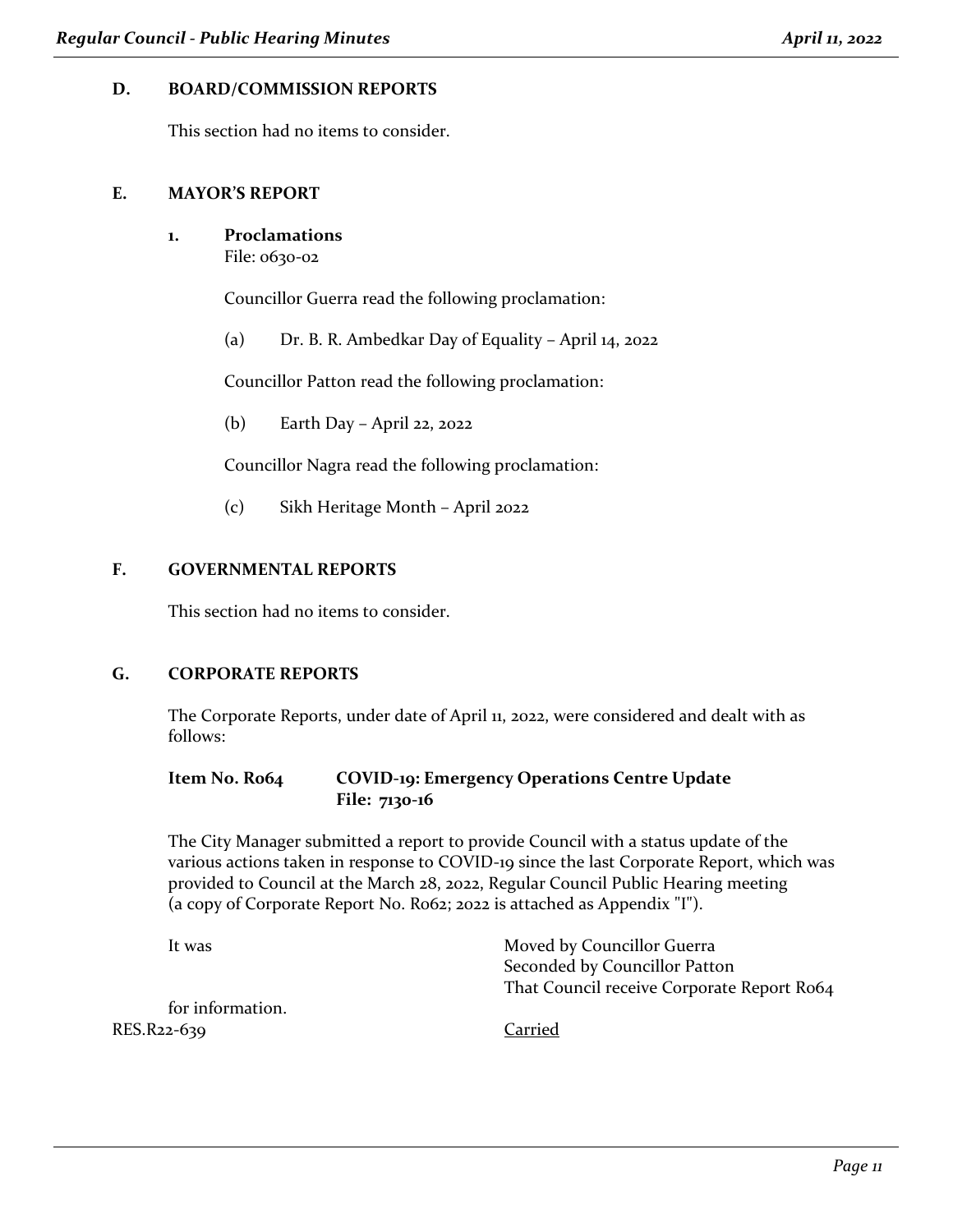|             |        | Item No. Ro65 | Award of Contract No. 4819-049-21<br>In-Stream Drainage Improvements at Various Locations<br>File: 4819-049/21                                                                                           |
|-------------|--------|---------------|----------------------------------------------------------------------------------------------------------------------------------------------------------------------------------------------------------|
|             |        |               | The General Manager, Engineering submitted a report to obtain Council's approval for the<br>award of Contract No. 4819-049-21 for the In-stream Drainage Improvements project.                           |
|             | It was |               | Moved by Councillor Guerra<br>Seconded by Councillor Patton<br>That Council:                                                                                                                             |
|             | 1.     |               | Award Contract No. 4819-049-21 to Drake Excavating (2016) Ltd. in the amount of<br>\$1,312,195.50 (including GST) for the In-stream Drainage Improvements project;                                       |
|             | 2.     |               | Set the expenditure authorization limit for Contract No. 4819-049-21 at<br>\$1,443,415.05 (including GST and contingency); and                                                                           |
| RES.R22-640 | 3.     |               | Authorize the General Manager, Engineering to execute Contract No. 4819-049-21.<br>Carried                                                                                                               |
|             |        | Item No. Ro66 | Award of Contract No. 1721-029-31<br>Major Road Network Paving Package #2<br>File: 1721-029/31                                                                                                           |
|             |        |               | The General Manager, Engineering submitted a report to obtain Council's approval for the<br>award of Contract No. 1721-029-31 for Major Road Network paving at various locations.                        |
|             | It was |               | Moved by Councillor Guerra<br>Seconded by Councillor Patton<br>That Council:                                                                                                                             |
|             | 1.     |               | Award Contract No. 1721-029-31 to Mainland Construction Materials ULC dba<br>Winvan, ("Winvan") in the amount of \$3,217,100.25, (including GST), for Major<br>Road Network paving at various locations; |
|             | 2.     |               | Set the expenditure authorization limit for Contract No. 1721-029-31 at<br>\$3,540,000.00, (including GST and contingency); and                                                                          |
| RES.R22-641 | 3.     |               | Authorize the General Manager, Engineering to execute Contract No. 1721-029-31.<br><b>Carried</b>                                                                                                        |

## **Item No. R067 Approval of the Sale of a Closed Portion of Road Allowance Adjacent to 13048 - 13 Avenue (Step 2) File: 7918-0373-00**

The General Manager, Engineering submitted a report to seek Council's approval to sell the closed portion of road for consolidation with the adjacent development lands at 13048 - 13 Avenue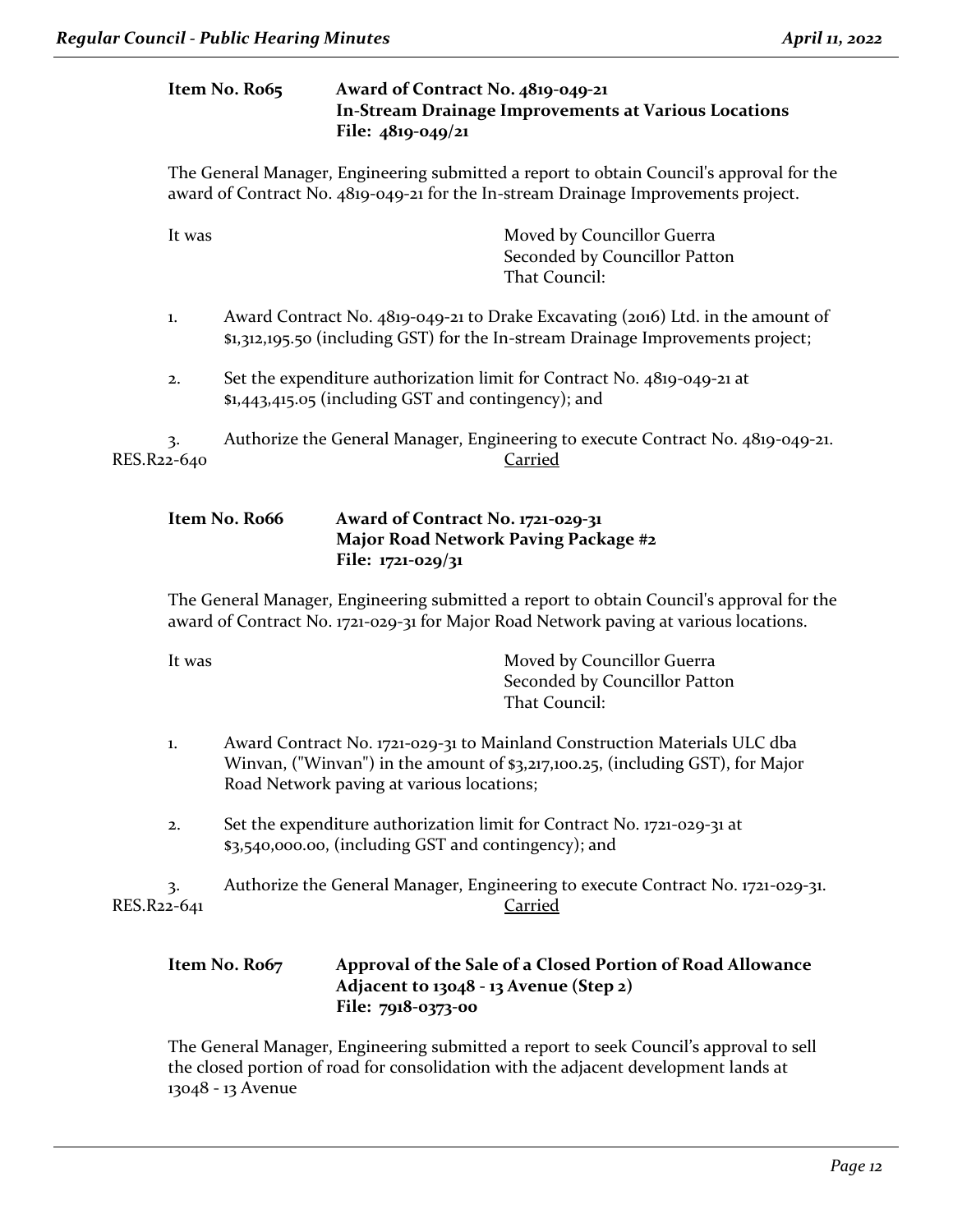|             | Regular Council - Public Hearing Minutes | April 11, 2022                                                                                                                                                                                                                                                                                                                                          |
|-------------|------------------------------------------|---------------------------------------------------------------------------------------------------------------------------------------------------------------------------------------------------------------------------------------------------------------------------------------------------------------------------------------------------------|
|             | It was                                   | Moved by Councillor Guerra<br>Seconded by Councillor Patton                                                                                                                                                                                                                                                                                             |
| RES.R22-642 |                                          | That Council authorize the sale of a<br>148.8 square meter area, based on final survey information, of closed road allowance adjacent<br>to 13048 - 13 Avenue under previously approved terms for this closure and sale as outlined in<br>Corporate Report No. R172; 2021, a copy of which is attached to the report as Appendix "I".<br><u>Carried</u> |
|             | Item No. Ro68                            | 2022 Love Where You Live Campaign<br>File: 0350-01                                                                                                                                                                                                                                                                                                      |
|             |                                          | The General Manager, Parks, Recreation & Culture, and General Manager, Engineering<br>submitted a report to provide Council with information on the fourth annual "Love Where<br>You Live" ("LWYL") Campaign, set to be launched on April 23, 2022.                                                                                                     |
|             | It was                                   | Moved by Councillor Guerra<br>Seconded by Councillor Patton<br>That Council:                                                                                                                                                                                                                                                                            |
|             | 1.                                       | Receive Corporate Report Ro68 for information; and                                                                                                                                                                                                                                                                                                      |
| RES.R22-643 | 2.                                       | Endorse the 2022 Love Where You Live Campaign, as described in Appendix "I"<br><b>Carried</b>                                                                                                                                                                                                                                                           |
|             | Item No. Ro69                            | Late City Grant Application - The Blue Eagle Community<br><b>Cadet Youth Project</b><br>File: 1850-20                                                                                                                                                                                                                                                   |

The General Manager, Finance submitted a report to seek Council's approval to fund a late City grant application in support of the Blue Eagle Community Cadet Youth Project.

| Moved by Councillor Guerra    |
|-------------------------------|
| Seconded by Councillor Patton |
| That Council:                 |
|                               |

1. Receive Corporate Report Ro69 for information; and

2. Approve funding in the amount of \$3,000 from the 2022 unallocated City Grants (OneTime) Budget in support of The Blue Eagle Community Cadet Youth Project. RES.R22-644 Carried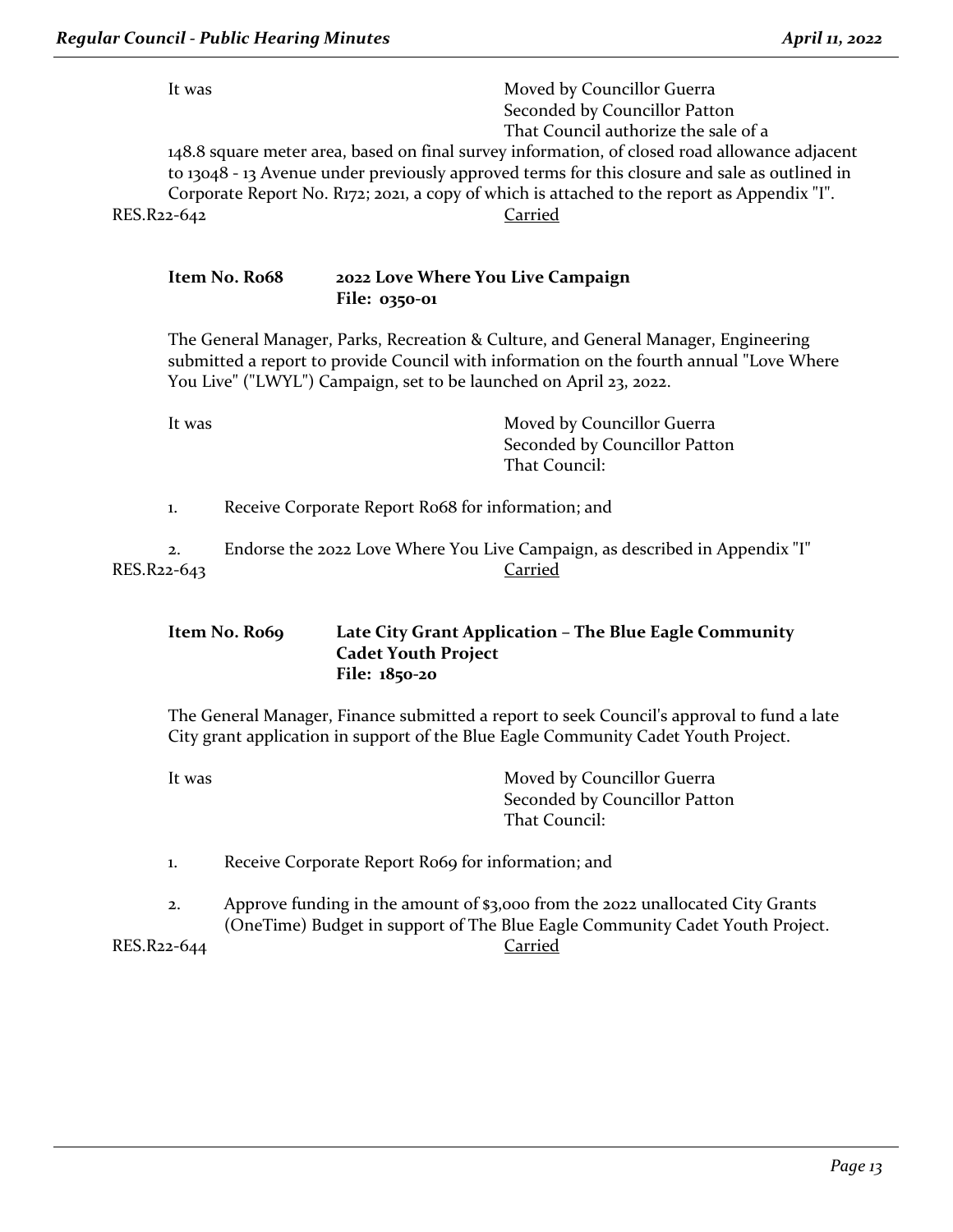## **Item No. R070 Award of Contract No. 4719-058-11 132 Street Sanitary Trunk Sewer Improvements File: 4719-058/11**

The General Manager, Engineering submitted a report to obtain Council's approval for the award of Contract No. 4719-058-11 for the 132 Street sanitary trunk sewer improvements.

| It was            | Moved by Councillor Guerra<br>Seconded by Councillor Patton<br>That Council:                                                                                                   |
|-------------------|--------------------------------------------------------------------------------------------------------------------------------------------------------------------------------|
|                   |                                                                                                                                                                                |
| 1.                | Award Contract No. 4719-058-11 to Complete Utility Contractors Ltd. in the amount of<br>\$3,065,166.30, (including GST), for the 132 Street sanitary trunk sewer improvements; |
| 2.                | Set the expenditure authorization limit for Contract No. 4719-058-11 at<br>\$3,370,000.00 (including GST and contingency); and                                                 |
| 3.<br>RES.R22-645 | Authorize the General Manager, Engineering to execute Contract No. 4719-058-11.<br>Carried                                                                                     |

## **Item No. R071 Initiation of Background Studies for the Scott Road Corridor and South Westminster Neighbourhood Concept Plan Update File: 6520-20 (City Centre)**

The Acting General Manager, Planning & Development, General Manager, Engineering, and General Manager, Parks, Recreation & Culture submitted a report to seek Council authorization to initiate a planning review of the Scott Road - 72 Avenue Corridor (the "Corridor"), including an update to the existing South Westminster Neighbourhood Concept Plan ("NCP"), as illustrated in Appendix "I". This work will form the basis for the development of transit supportive secondary land use plans along the planned R6 RapidBus Corridor.

| It was | Moved by Councillor Guerra    |
|--------|-------------------------------|
|        | Seconded by Councillor Patton |
|        | That Council:                 |
|        |                               |

- 1. Receive Corporate Report R071 for information; and
- 2. Authorize staff to commence a planning review along the Scott Road Corridor, including all preliminary planning and background studies to support secondary land use plan processes, as described in this report and documented in Appendix "I". RES.R22-646 Carried

| Item No. Ro72 | Proposed Amendments to Council Code of Conduct Bylaw, |
|---------------|-------------------------------------------------------|
|               | 2020, No. 20020                                       |
|               | <b>File: 3900-20-20020</b>                            |

**Note:** See Bylaw No. 20586 in Section H.

The General Manager, Corporate Services submitted a report to obtain Council's approval to adopt the Amendments to the Council Code of Conduct Bylaw, 2020, No. 20020, and to approve associated amendments to the Legal Fees Policy.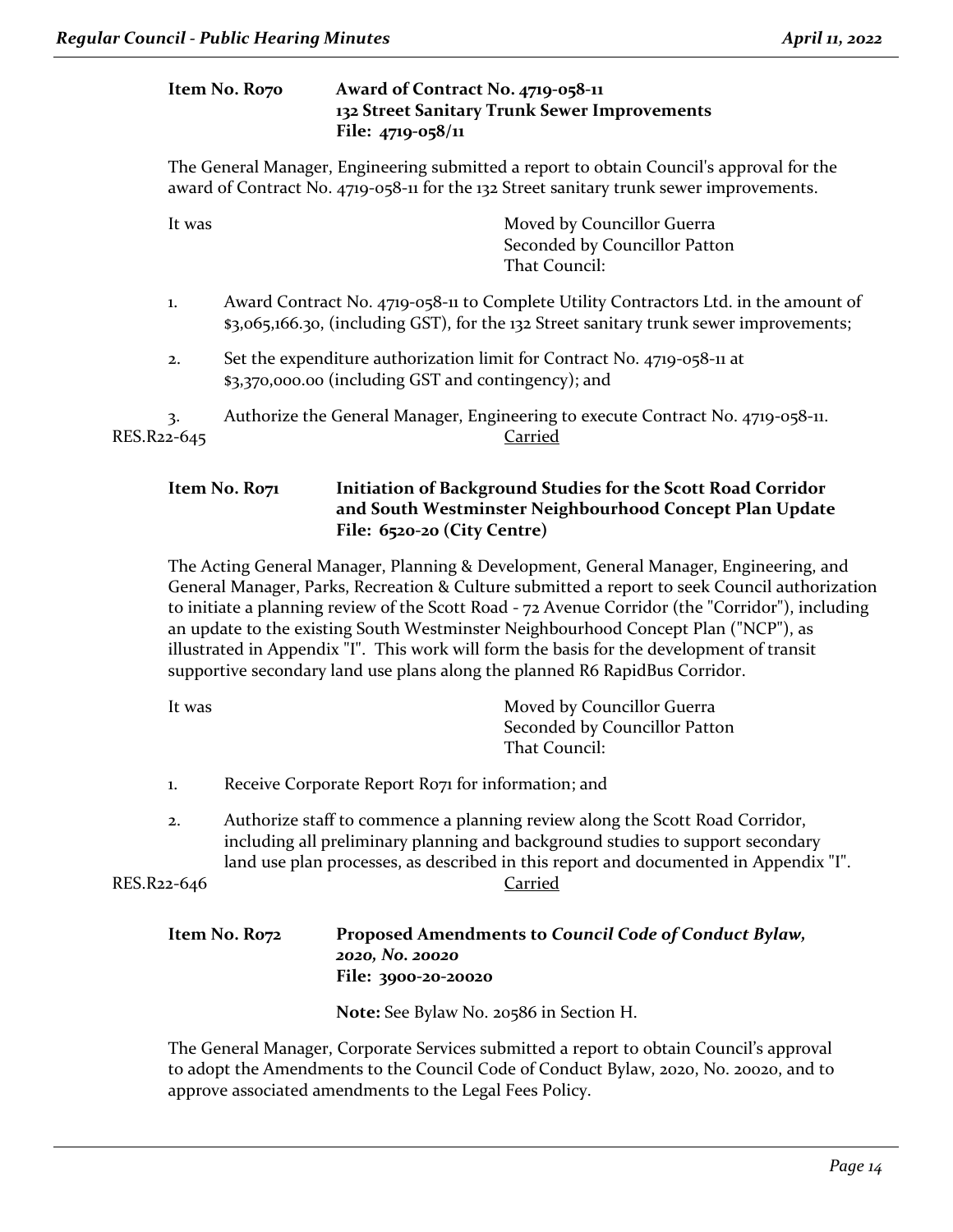It was **Moved by Councillor Guerra** Seconded by Councillor Patton That Council:

- 1. Receive Corporate Report R072 for information.
- 2. Approve the proposed amendments to the Council Code of Conduct Bylaw, 2020, No. 20020, as summarized in Appendix "I" and reflected within the Council Code of Conduct Bylaw, 2020, No. 20020, as documented in Appendix "II" of Corporate Report R072.
- 3. Approve the proposed amendments to Policy No. D-42, "Payment of Reasonable Legal Fees to Respond to Complaints Under Council Code of Conduct", in accordance with the recommendations in the report and as documented in Appendix "III".
- 4. Authorize the City Clerk to bring forward the related amendment bylaw for the required readings.

Councillor Hundial called for division of the question for the second recommendation within the motion.

Mayor McCallum advised that the question will be divided.

Councillor Locke raised a point of order regarding the call for division from Councillor Hundial, that he was requesting that each of the recommendations of the Ethics Commissioner as listed within the corporate report be voted on separately.

Mayor McCallum advised that the question will be divided into four parts according to the motion.

Councillor Locke requested that the question be divided and include a vote on each of the proposed changes to the Code of Conduct Bylaw as presented by the Ethics Commissioner.

Mayor McCallum advised that the question will be divided according to the four parts of the motion.

Councillor Locke challenged the ruling of the Chair.

The Chair then put the question:

|             | Shall the Chair be sustained.                      |
|-------------|----------------------------------------------------|
| RES.R22-647 | Carried                                            |
|             | With Councillors Annis, Hundial and Locke opposed. |

Councillor Locke raised a point of order regarding the disclosure of information from the Closed Council meeting of March 28, 2022.

Councillor Locke raised a point of order regarding Councillor Annis' comments related to the report in its entirety when the question was divided.

The City Solicitor advised that Council was considering the receipt of the Corporate Report, so Council may speak to the report.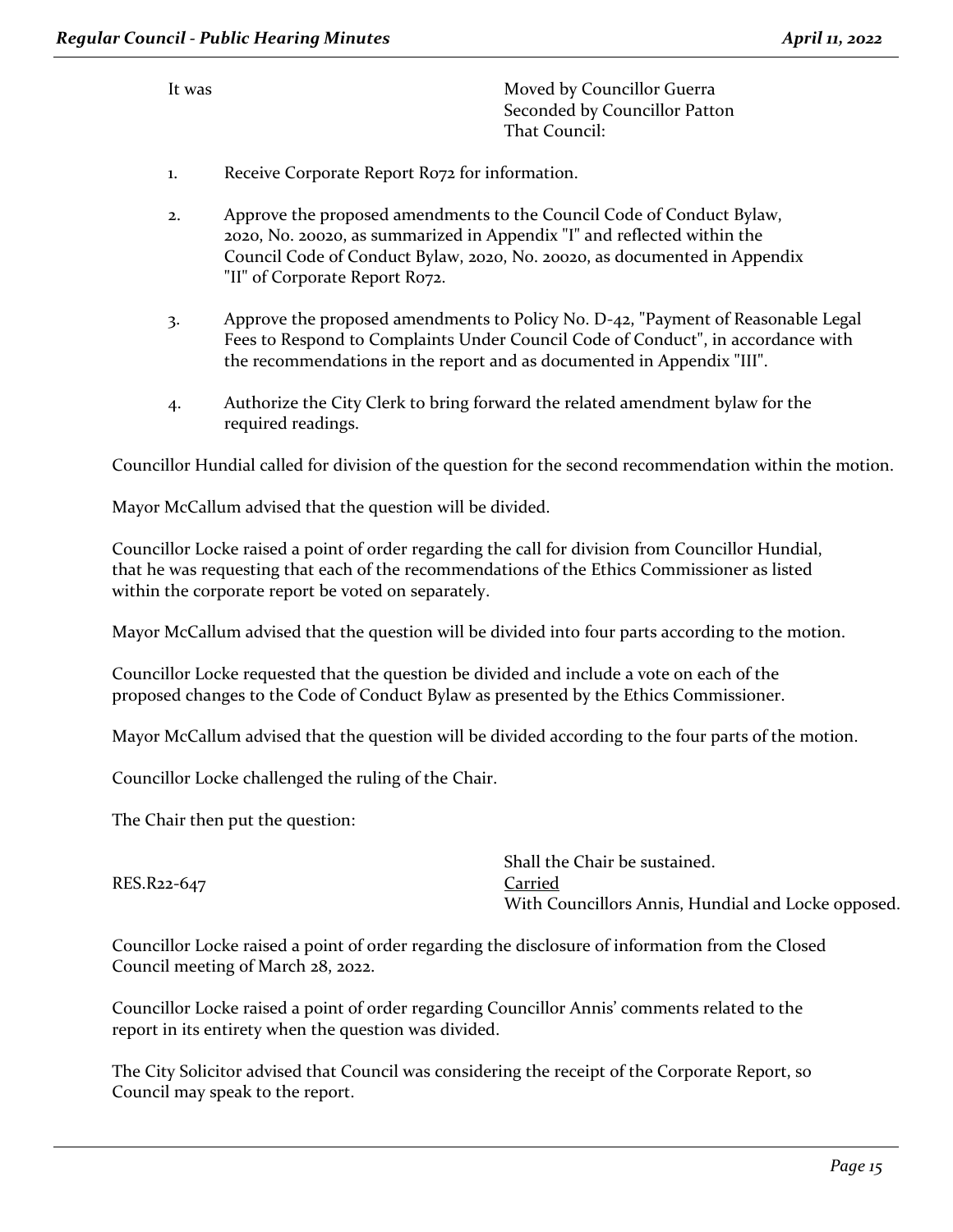Councillor Hundial responded further to the point of order regarding disclosure of information from a Closed Council meeting.

The City Solicitor advised that Council authorized the disclosure of various materials from the Closed meeting of March 28, 2022.

|             | It was |                                                                                           | Moved by Councillor Guerra<br>Seconded by Councillor Patton<br>That Council:                                                                                                                                                                    |
|-------------|--------|-------------------------------------------------------------------------------------------|-------------------------------------------------------------------------------------------------------------------------------------------------------------------------------------------------------------------------------------------------|
| RES.R22-648 | 1.     | Receive Corporate Report Rozz for information.                                            | <b>Carried</b>                                                                                                                                                                                                                                  |
|             | It was |                                                                                           | Moved by Councillor Guerra<br>Seconded by Councillor Patton<br>That Council:                                                                                                                                                                    |
|             | 2.     | Report Ro72.                                                                              | Approve the proposed amendments to the Council Code of Conduct Bylaw, 2020,<br>No. 20020, as summarized in Appendix "I" and reflected within the Council Code<br>of Conduct Bylaw, 2020, No. 20020, as documented in Appendix "II" of Corporate |
| RES.R22-649 |        |                                                                                           | <b>Carried</b><br>With Councillors Annis, Hundial and Locke<br>opposed.                                                                                                                                                                         |
|             | It was |                                                                                           | Moved by Councillor Guerra<br>Seconded by Councillor Patton<br>That Council:                                                                                                                                                                    |
|             | 3.     | Legal Fees to Respond to Complaints Under Council Code of Conduct", in<br>Appendix "III". | Approve the proposed amendments to Policy No. D-42, "Payment of Reasonable<br>accordance with the recommendations in the report and as documented in                                                                                            |
| RES.R22-650 |        |                                                                                           | <b>Carried</b><br>With Councillors Annis, Hundial and Locke<br>opposed.                                                                                                                                                                         |
|             | It was |                                                                                           | Moved by Councillor Guerra<br>Seconded by Councillor Patton<br>That Council:                                                                                                                                                                    |
|             | 4.     | required readings.                                                                        | Authorize the City Clerk to bring forward the related amendment bylaw for the                                                                                                                                                                   |
| RES.R22-651 |        |                                                                                           | <b>Carried</b><br>With Councillors Annis, Hundial and Locke opposed.                                                                                                                                                                            |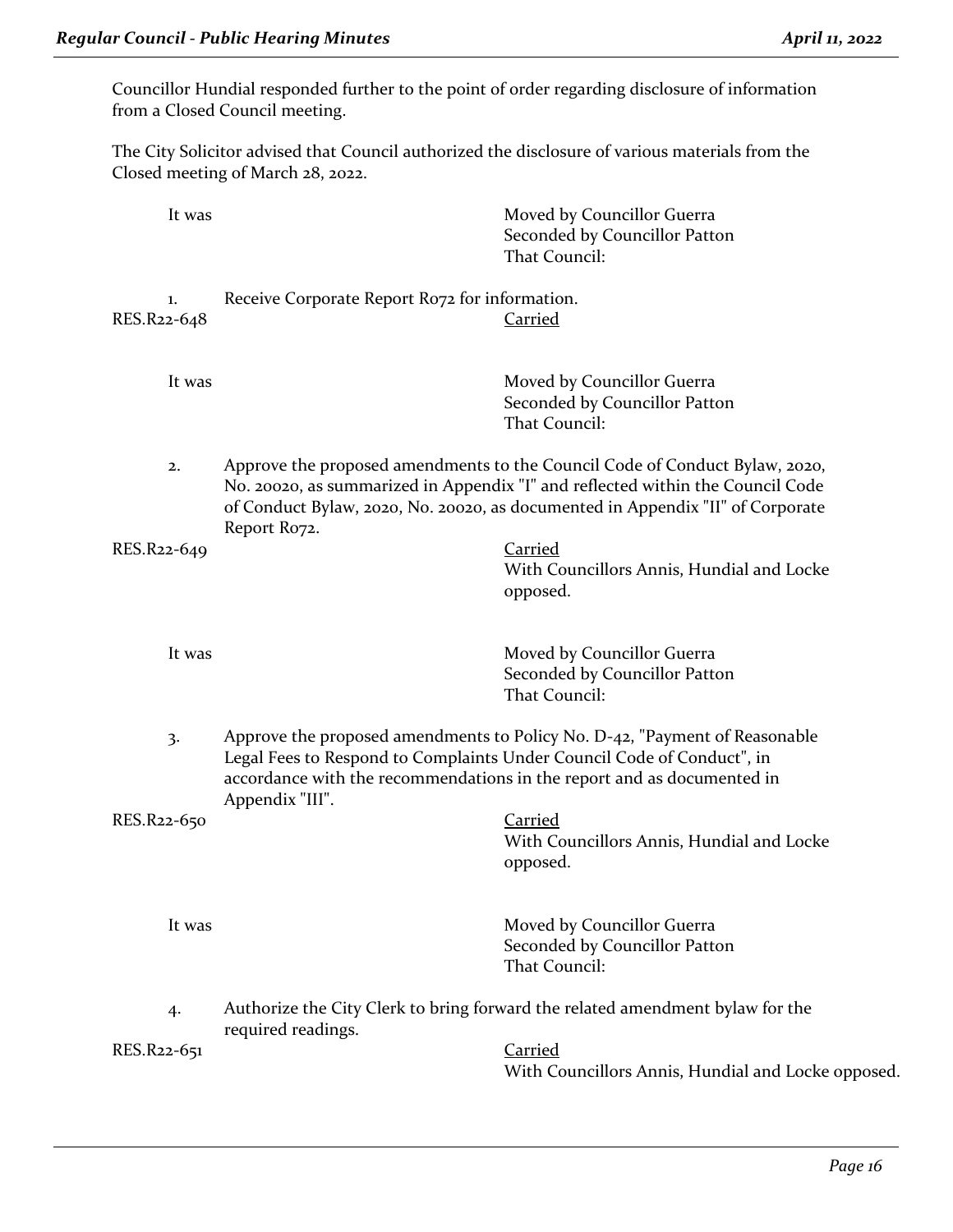#### **H. BYLAWS AND PERMITS**

#### **BUSINESS ARISING OUT OF THE PUBLIC HEARING**

| "Surrey Comprehensive Development Zone 49 (CD 49), Bylaw, 2022, No. 20609"<br>1.<br>7920-0068-00<br>Owner: 650273 Alberta Limited<br>Agent: Aplin Martin Consultants Ltd. (Vipul Chauhan)<br>$C$ -4 to $CD$ – 19209 - 96 Avenue – to permit the development of a gas station and<br>convenience store on the subject site. |                                                                  |                                                                     |
|----------------------------------------------------------------------------------------------------------------------------------------------------------------------------------------------------------------------------------------------------------------------------------------------------------------------------|------------------------------------------------------------------|---------------------------------------------------------------------|
|                                                                                                                                                                                                                                                                                                                            | Council direction received March 28, 2022                        |                                                                     |
|                                                                                                                                                                                                                                                                                                                            | It was                                                           | Moved by Councillor Guerra<br>Seconded by Councillor Patton         |
| RES.R22-652                                                                                                                                                                                                                                                                                                                | Zone 49 (CD 49), Bylaw, 2022, No. 20609" pass its third reading. | That "Surrey Comprehensive Development"<br>Carried                  |
|                                                                                                                                                                                                                                                                                                                            |                                                                  | "Surrey Zoning Rylaw 1002 No. 12000 Amendment Rylaw 2022 No. 20608" |

2. "Surrey Zoning Bylaw, 1993, No. 12000, Amendment Bylaw, 2022, No. 20608" 7920-0099-00 Owner: Landstar Homes Ltd. Agent: Hub Engineering Inc. (Mike Kompter) RA to RF-13 – 1918 and 1942 - 167 Street – to allow subdivision into 15 single-family small lots.

Council direction received March 28, 2022

| It was                                                    | Moved by Councillor Guerra                  |
|-----------------------------------------------------------|---------------------------------------------|
|                                                           | Seconded by Councillor Patton               |
|                                                           | That "Surrey Zoning Bylaw, 1993, No. 12000, |
| Amendment Bylaw, 2022, No. 20608" pass its third reading. |                                             |
|                                                           | Carried                                     |

RES.R<sub>22-653</sub>

Development Variance Permit No. 7920-0099-00 1918 and 1942 - 167 Street - to reduce the minimum lot width of the Type II Corner Lot for proposed Lots 1 and 6; reduce the minimum lot width of the Type II Interior Lot for proposed Lots 2 to 5; reduce the minimum lot width of the Type I Interior Lot for proposed Lots 7 to 10; reduce the minimum lot depth of the Type I Lot for proposed Lots 11 to 15; to allow a double garage to accommodate two vehicles parked side-by-side on interior lots narrower than 13.4 metres for proposed Lots 2 to 5, 7, 8, 12 and 14; and to allow driveway access from the side lot line for Lot 9 to 11 and 15.

|                          | It was                            | Moved by Councillor Guerra                                                      |
|--------------------------|-----------------------------------|---------------------------------------------------------------------------------|
|                          |                                   | Seconded by Councillor Patton                                                   |
|                          |                                   | That Council support Development Variance                                       |
|                          |                                   | Permit No. 7920-0099-00 and consider issuance of the Permit upon final adoption |
|                          | of the associated rezoning bylaw. |                                                                                 |
| RES.R <sub>22</sub> -654 |                                   | Carried                                                                         |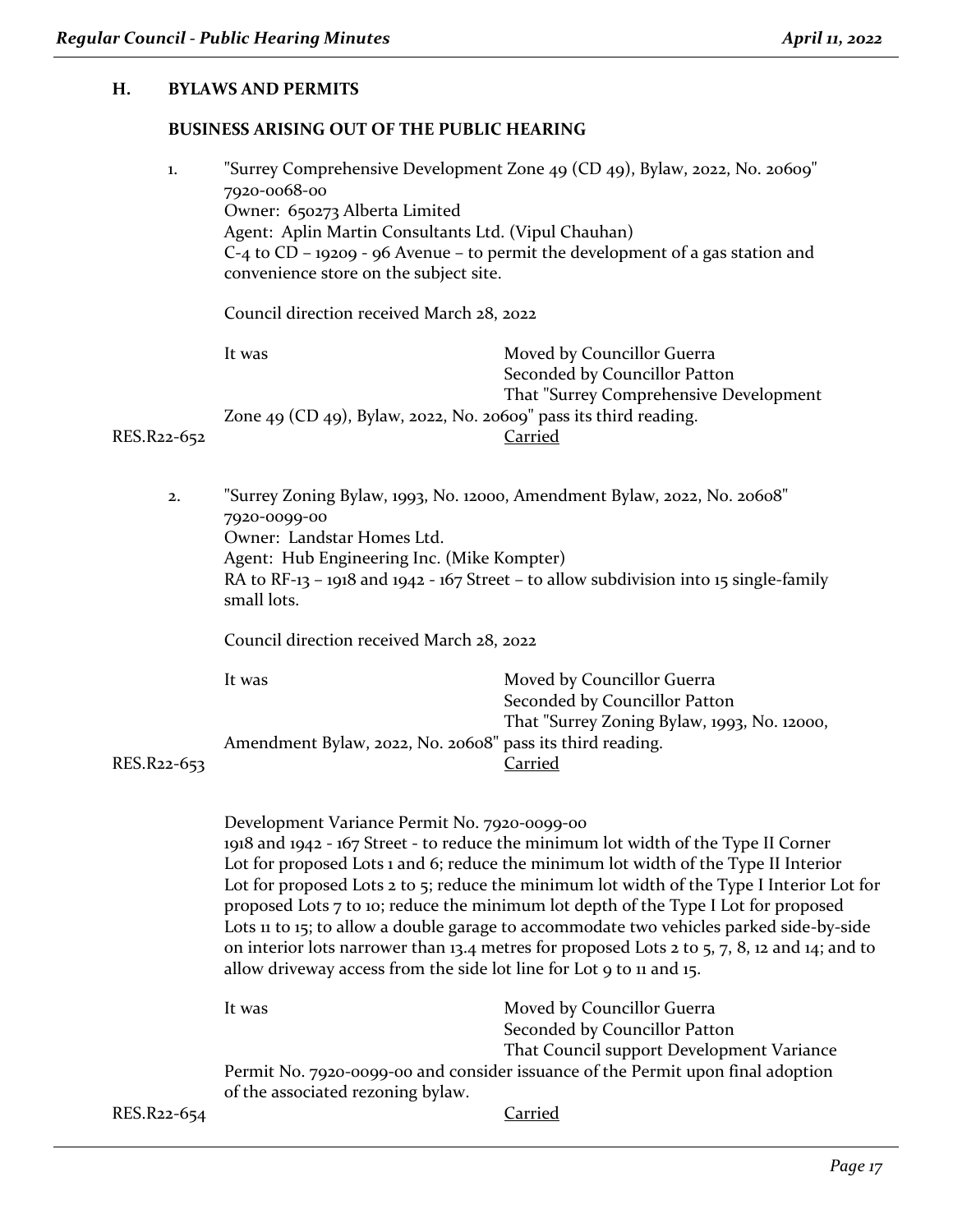| 3.          | 7921-0318-00<br>Owners: G. Grewal, C. Grewal<br>Agent: Coastland Engineering and Surveying Ltd. (Mike Helle)<br>RH to RQ $-$ 3888 - 155 Street – to subdivide the site into two lots.                                                          | "Surrey Zoning Bylaw, 1993, No. 12000, Amendment Bylaw, 2022, No. 20610"                                   |  |
|-------------|------------------------------------------------------------------------------------------------------------------------------------------------------------------------------------------------------------------------------------------------|------------------------------------------------------------------------------------------------------------|--|
|             | Council direction received March 28, 2022                                                                                                                                                                                                      |                                                                                                            |  |
|             | It was                                                                                                                                                                                                                                         | Moved by Councillor Guerra<br>Seconded by Councillor Patton                                                |  |
| RES.R22-655 | Amendment Bylaw, 2022, No. 20610" pass its third reading.                                                                                                                                                                                      | That "Surrey Zoning Bylaw, 1993, No. 12000,<br><b>Carried</b>                                              |  |
|             | Development Variance Permit No. 7921-0318-00<br>3888 - 155 Street - to reduce the minimum lot width from 24.0 metres to 23.0 metres<br>for proposed Lots A & B.                                                                                |                                                                                                            |  |
|             | It was                                                                                                                                                                                                                                         | Moved by Councillor Guerra<br>Seconded by Councillor Patton<br>That Council support Development Variance   |  |
|             | of the associated rezoning bylaw.                                                                                                                                                                                                              | Permit No. 7921-0318-00 and consider issuance of the Permit upon final adoption                            |  |
| RES.R22-656 |                                                                                                                                                                                                                                                | <b>Carried</b>                                                                                             |  |
| 4.          | "Surrey Official Community Plan Bylaw, 2013, No. 18020, Amendment Bylaw, 2022,<br>No. 20604"<br>7921-0182-00                                                                                                                                   |                                                                                                            |  |
|             | Owners: 1254423 B.C. Ltd. (Director Information: Ravinder Mann)<br>Agent: Isle of Mann Property Group (Jimmy Hansra)<br>To amend OCP Figure 3 to redesignate a portion of the site at 15624 - 24 Avenue<br>from Urban to Multiple Residential. |                                                                                                            |  |
|             | Council direction received March 28, 2022                                                                                                                                                                                                      |                                                                                                            |  |
|             | It was                                                                                                                                                                                                                                         | Moved by Councillor Guerra<br>Seconded by Councillor Patton<br>That "Surrey Official Community Plan Bylaw, |  |
| RES.R22-657 |                                                                                                                                                                                                                                                | 2013, No. 18020, Amendment Bylaw, 2022, No. 20604" pass its third reading.<br><b>Carried</b>               |  |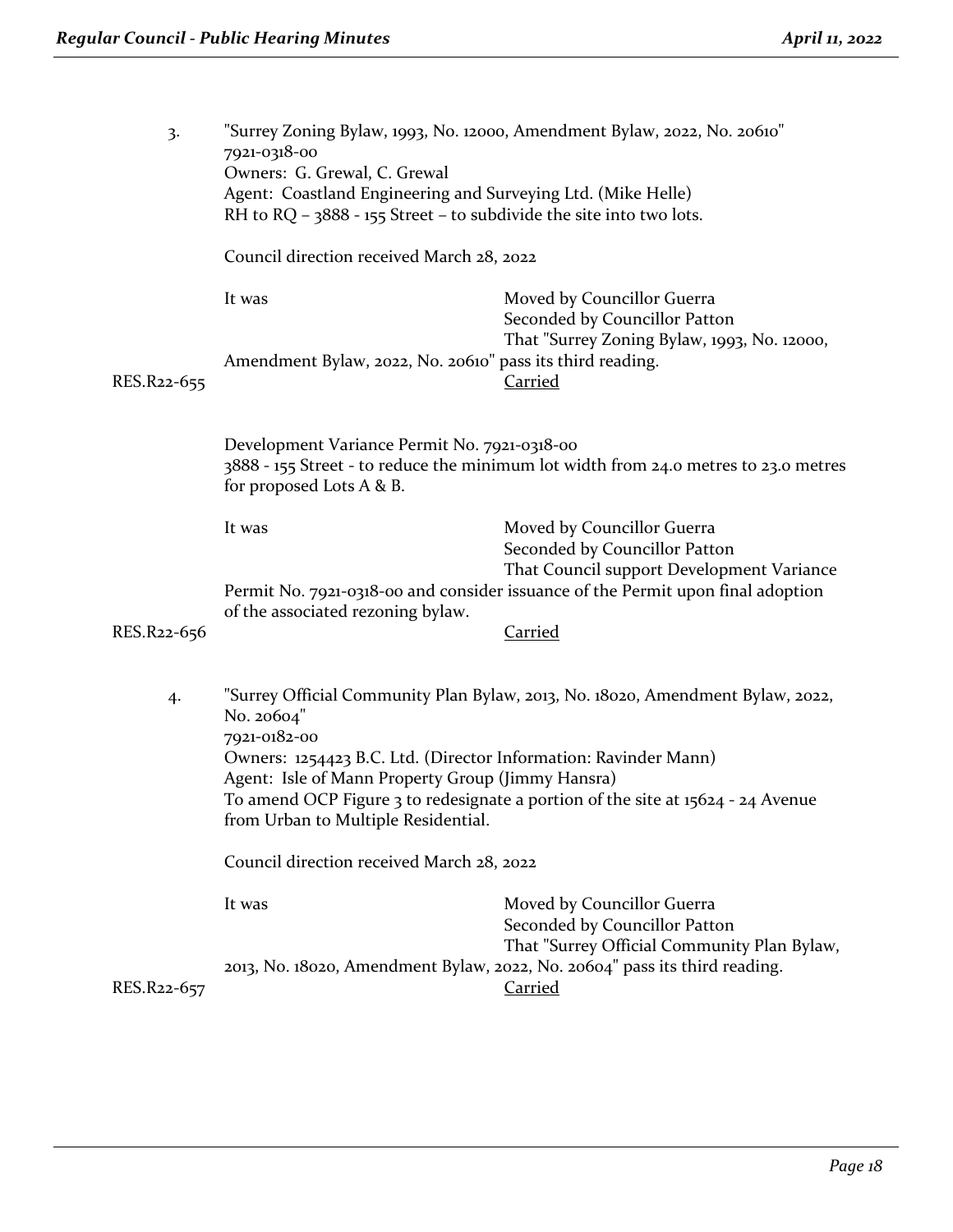|                                                                                                                                                                                                                    | "Surrey Comprehensive Development Zone 50 (CD 50), Bylaw, 2022, No. 20605"<br>RF to CD - 15624 - 24 Avenue - to permit the development of a multiple residential site<br>with 12 townhouses and 65 market rental apartment units. |                                                                                                       |  |
|--------------------------------------------------------------------------------------------------------------------------------------------------------------------------------------------------------------------|-----------------------------------------------------------------------------------------------------------------------------------------------------------------------------------------------------------------------------------|-------------------------------------------------------------------------------------------------------|--|
|                                                                                                                                                                                                                    |                                                                                                                                                                                                                                   | Council direction received March 28, 2022                                                             |  |
| $^\star$<br>Planning and Development advised (see memorandum in back-up) that Section 1(b)<br>mistakenly identifies both CD and RF-13 Zone, though no lands are identified within<br>the bylaw for the RF-13 Zone. |                                                                                                                                                                                                                                   |                                                                                                       |  |
|                                                                                                                                                                                                                    | It was                                                                                                                                                                                                                            | Moved by Councillor Guerra<br>Seconded by Councillor Patton                                           |  |
| Bylaw No. 20605, granted by Resolution RES.R22-476 at the March 28, 2022<br>Regular Council - Land Use Meeting.                                                                                                    |                                                                                                                                                                                                                                   | That Council rescind second reading of                                                                |  |
| RES.R22-658                                                                                                                                                                                                        |                                                                                                                                                                                                                                   | <b>Carried</b>                                                                                        |  |
|                                                                                                                                                                                                                    | It was                                                                                                                                                                                                                            | Moved by Councillor Guerra<br>Seconded by Councillor Patton                                           |  |
| RES.R22-659                                                                                                                                                                                                        | Section 1(b) by deleting "SINGLE FAMILY RESIDENTIAL (13) ZONE".                                                                                                                                                                   | That Council amend Bylaw No. 20605,<br><b>Carried</b>                                                 |  |
|                                                                                                                                                                                                                    | It was                                                                                                                                                                                                                            | Moved by Councillor Guerra<br>Seconded by Councillor Patton<br>That "Surrey Comprehensive Development |  |
| RES.R22-660                                                                                                                                                                                                        |                                                                                                                                                                                                                                   | Zone 50 (CD 50), Bylaw, 2022, No. 20605" pass its second reading, as amended.<br><b>Carried</b>       |  |
|                                                                                                                                                                                                                    | It was                                                                                                                                                                                                                            | Moved by Councillor Guerra<br>Seconded by Councillor Patton                                           |  |
| RES.R22-661                                                                                                                                                                                                        | Zone 50 (CD 50), Bylaw, 2022, No. 20605" pass its third reading.                                                                                                                                                                  | That "Surrey Comprehensive Development<br><b>Carried</b>                                              |  |
| "Surrey Zoning Bylaw, 1993, No. 12000, Amendment Bylaw, 2022, No. 20606"<br>RF to RF-13 - 15624 - 24 Avenue - to permit the development of 4 single-family small lots.                                             |                                                                                                                                                                                                                                   |                                                                                                       |  |
|                                                                                                                                                                                                                    | Council direction received March 28, 2022                                                                                                                                                                                         |                                                                                                       |  |
|                                                                                                                                                                                                                    | It was                                                                                                                                                                                                                            | Moved by Councillor Guerra<br>Seconded by Councillor Patton                                           |  |
| RES.R22-662                                                                                                                                                                                                        | Amendment Bylaw, 2022, No. 20606" pass its third reading.                                                                                                                                                                         | That "Surrey Zoning Bylaw, 1993, No. 12000,<br><b>Carried</b>                                         |  |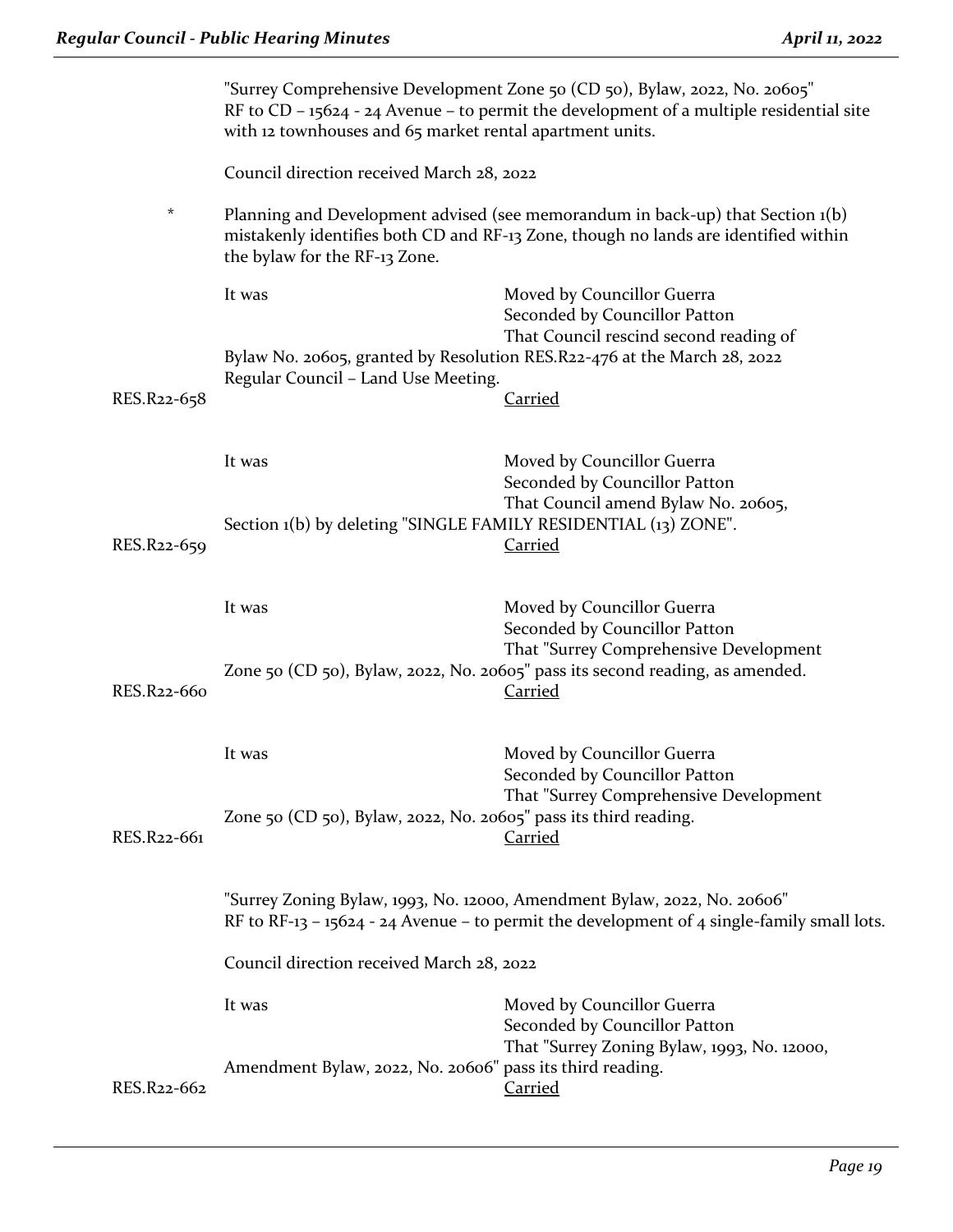|             | Development Variance Permit No. 7921-0182-00<br>15624 - 24 Avenue - to reduce the minimum rear yard setback to the principal<br>building face for proposed Lots 2 and 3; reduce the minimum rear yard setback to<br>the principal building face for $50\%$ of the building for proposed Lots 4 and 5; and<br>to reduce the minimum lot depth for Type II lots from 24 metres to 21.3 metres for<br>proposed Lots 2 to 5. |                                                                                                                                                                                             |  |
|-------------|--------------------------------------------------------------------------------------------------------------------------------------------------------------------------------------------------------------------------------------------------------------------------------------------------------------------------------------------------------------------------------------------------------------------------|---------------------------------------------------------------------------------------------------------------------------------------------------------------------------------------------|--|
|             | It was                                                                                                                                                                                                                                                                                                                                                                                                                   | Moved by Councillor Guerra<br>Seconded by Councillor Patton<br>That Council support Development Variance<br>Permit No. 7921-0182-00 and consider issuance of the Permit upon final adoption |  |
| RES.R22-663 | of the associated rezoning bylaw.                                                                                                                                                                                                                                                                                                                                                                                        | <b>Carried</b>                                                                                                                                                                              |  |
| 5.          | "Surrey Zoning Bylaw, 1993, No. 12000, Amendment Bylaw, 2022, No. 20603"<br>7921-0181-00<br>Owner: Athwal Construction Inc.<br>Agent: Coastland Engineering and Surveying Ltd (Mike Helle)<br>RA to RF - 15661 - 82 Avenue - to allow subdivision into six single-family<br>residential lots.                                                                                                                            |                                                                                                                                                                                             |  |
|             | Council direction received March 28, 2022                                                                                                                                                                                                                                                                                                                                                                                |                                                                                                                                                                                             |  |
|             | It was                                                                                                                                                                                                                                                                                                                                                                                                                   | Moved by Councillor Guerra<br>Seconded by Councillor Patton<br>That "Surrey Zoning Bylaw, 1993, No. 12000,                                                                                  |  |
| RES.R22-664 | Amendment Bylaw, 2022, No. 20603" pass its third reading.                                                                                                                                                                                                                                                                                                                                                                | <b>Carried</b>                                                                                                                                                                              |  |
| 6.          | "Surrey Official Community Plan Bylaw, 2013, No. 18020, Amendment Bylaw, 2022, No. 20611"<br>7917-0301-00<br>Owner: 1283653 B.C. Ltd. (Director Information: Anju Bala Batta)<br>Agent: Hub Engineering Inc. (Mike Kompter)<br>To amend OCP Figure 3 to redesignate a portion of 16483 - 89 Avenue and a<br>portion of 16487 - 89 Avenue from Suburban to Urban.                                                         |                                                                                                                                                                                             |  |
|             | Council direction received March 28, 2022                                                                                                                                                                                                                                                                                                                                                                                |                                                                                                                                                                                             |  |
|             | It was                                                                                                                                                                                                                                                                                                                                                                                                                   | Moved by Councillor Guerra<br>Seconded by Councillor Patton<br>That "Surrey Official Community Plan Bylaw,                                                                                  |  |
| RES.R22-665 |                                                                                                                                                                                                                                                                                                                                                                                                                          | 2013, No. 18020, Amendment Bylaw, 2022, No. 20611" pass its third reading.<br>Carried<br>With Councillors Annis, Hundial and Locke<br>opposed.                                              |  |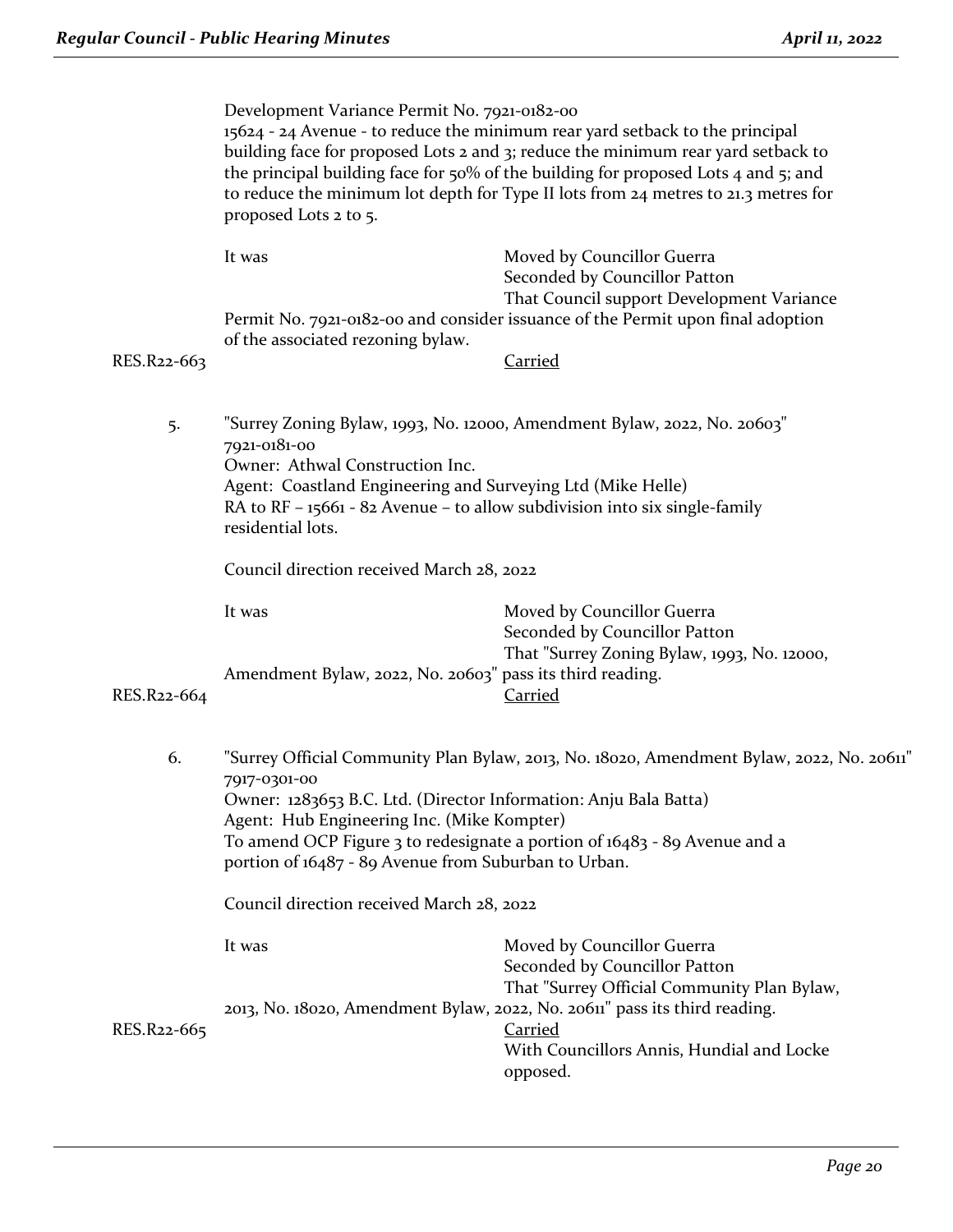|             | protection area to the City.                                                                                                                                                                                                                                                                                                                                                                                                                                                                        | "Surrey Comprehensive Development Zone 51 (CD 51), Bylaw, 2022, No. 20612"<br>A-1 and RH-G to CD – a portion of 16483 and a portion of 16487 - 89 Avenue – to<br>permit the development of 117 townhouse units and the conveyance of the riparian |  |
|-------------|-----------------------------------------------------------------------------------------------------------------------------------------------------------------------------------------------------------------------------------------------------------------------------------------------------------------------------------------------------------------------------------------------------------------------------------------------------------------------------------------------------|---------------------------------------------------------------------------------------------------------------------------------------------------------------------------------------------------------------------------------------------------|--|
|             | Council direction received March 28, 2022                                                                                                                                                                                                                                                                                                                                                                                                                                                           |                                                                                                                                                                                                                                                   |  |
|             | It was                                                                                                                                                                                                                                                                                                                                                                                                                                                                                              | Moved by Councillor Guerra<br>Seconded by Councillor Patton                                                                                                                                                                                       |  |
| RES.R22-666 | Zone 51 (CD 51), Bylaw, 2022, No. 20612" pass its third reading.                                                                                                                                                                                                                                                                                                                                                                                                                                    | That "Surrey Comprehensive Development<br><b>Carried</b>                                                                                                                                                                                          |  |
|             |                                                                                                                                                                                                                                                                                                                                                                                                                                                                                                     | With Councillors Annis, Hundial and Locke opposed.                                                                                                                                                                                                |  |
| 7.          | 2022, No. 20601"                                                                                                                                                                                                                                                                                                                                                                                                                                                                                    | "Surrey Official Community Plan Bylaw, 2013, No. 18020, Text Amendment Bylaw,                                                                                                                                                                     |  |
|             | 3900-20-20601 - Regulatory Text Amendment<br>A bylaw to ensure consistency and strengthen alignment between the OCP and the<br>City Centre Plan, which represents a clear strategy to protect for and advance<br>office space and employment opportunity within a designated urban centre in<br>alignment with the Metro Vancouver Regional Growth Strategy.                                                                                                                                        |                                                                                                                                                                                                                                                   |  |
|             | Council direction received March 28, 2022<br>Corporate Report Item No. 2022-R063                                                                                                                                                                                                                                                                                                                                                                                                                    |                                                                                                                                                                                                                                                   |  |
|             | It was                                                                                                                                                                                                                                                                                                                                                                                                                                                                                              | Moved by Councillor Guerra<br>Seconded by Councillor Patton<br>That "Surrey Official Community Plan Bylaw,                                                                                                                                        |  |
| RES.R22-667 |                                                                                                                                                                                                                                                                                                                                                                                                                                                                                                     | 2013, No. 18020, Text Amendment Bylaw, 2022, No. 20601" pass its third reading.<br><b>Defeated</b><br>With Mayor McCallum and Councillors<br>Annis, Elford, Guerra, Hundial, Locke, Nagra<br>and Patton opposed.                                  |  |
|             | Final adoption of the bylaw was out of order.                                                                                                                                                                                                                                                                                                                                                                                                                                                       |                                                                                                                                                                                                                                                   |  |
|             | "Surrey Zoning Bylaw, 1993, No. 12000, Text Amendment Bylaw, 2022, No. 20602"<br>3900-20-20602 - Regulatory Text Amendment<br>A bylaw to provide clarity on the impact of employment space requirements on the<br>calculation of Capital Projects Community Amenity Contributions for properties<br>designated Downtown in the Official Community Plan. Includes additional<br>housekeeping amendments that align with the change of name from Central<br>Business District to Downtown in the OCP. |                                                                                                                                                                                                                                                   |  |
|             | Council direction received March 28, 2022<br>Corporate Report Item No. 2022-R063                                                                                                                                                                                                                                                                                                                                                                                                                    |                                                                                                                                                                                                                                                   |  |
|             | This item was out of order.                                                                                                                                                                                                                                                                                                                                                                                                                                                                         |                                                                                                                                                                                                                                                   |  |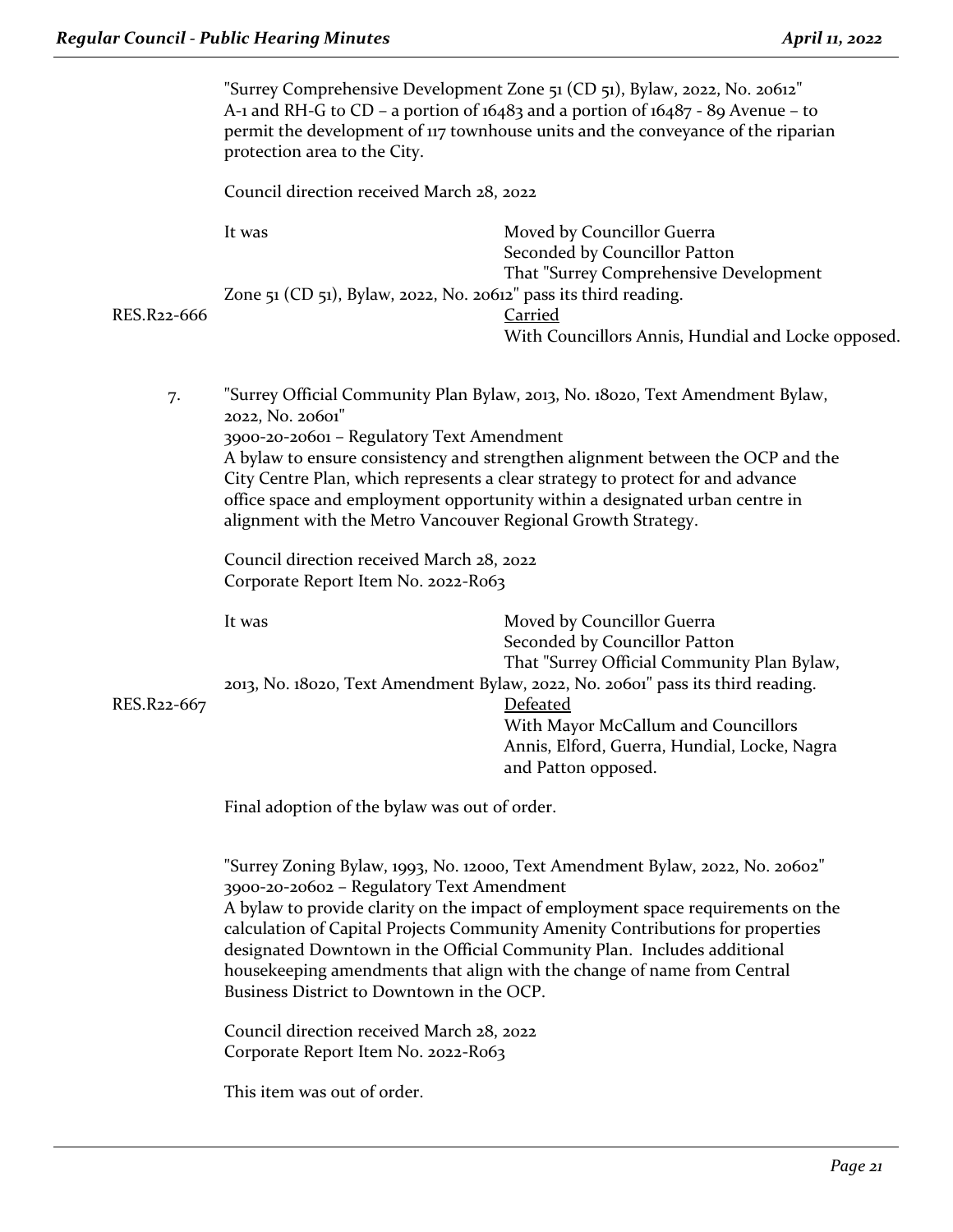#### **PERMITS - APPROVAL**

| 8.          | Development Variance Permit No. 7921-0004-00                                                                                                                                                                                                                                     |                                        |
|-------------|----------------------------------------------------------------------------------------------------------------------------------------------------------------------------------------------------------------------------------------------------------------------------------|----------------------------------------|
|             | 14110 - 32 Avenue                                                                                                                                                                                                                                                                |                                        |
|             | Owner: R. Duhra, B. Duhra                                                                                                                                                                                                                                                        |                                        |
|             | Agent: Citiwest Consulting Ltd. (Roger Jawanda)                                                                                                                                                                                                                                  |                                        |
|             | The applicant is requesting a variance to reduce the minimum west side yard<br>setback from 4.5 metres to 3 metres to the principal building face on Lot 2, in order<br>to allow for subdivision into two lots.<br>One piece of correspondence expressing concerns was received. |                                        |
|             |                                                                                                                                                                                                                                                                                  |                                        |
|             | It was                                                                                                                                                                                                                                                                           | Moved by Councillor Guerra             |
|             |                                                                                                                                                                                                                                                                                  | Seconded by Councillor Patton          |
|             |                                                                                                                                                                                                                                                                                  | That Council authorize the issuance of |
|             | Development Variance Permit No. 7921-0004-00.                                                                                                                                                                                                                                    |                                        |
| RES.R22-668 | Carried                                                                                                                                                                                                                                                                          |                                        |
|             |                                                                                                                                                                                                                                                                                  |                                        |

9. Development Variance Permit No. 7921-0210-00 City Road Right-of-Way along west side of 156 Street, between 9517 and 9545 - 156 Street Owner: City of Surrey Agent: Freedom Mobile C/O Cpyress Land Services Inc. (Tawny Verigin) The applicant is requesting a variance to increase the maximum height of a free-standing antenna system from 12 metres to 14.9 metres, in order to replace an existing streetlight pole with a streetlight pole with antenna system extension on the City road right-of-way as shown in gray on the location map.

No written submissions were received for this proposal.

It was Moved by Councillor Guerra Seconded by Councillor Patton That Council authorize the issuance of Development Variance Permit No. 7921-0210-00. RES.R22-669 Carried

## **PERMITS - SUPPORT**

10. Development Variance Permit No. 7921-0293-00 17137 - 48 Avenue Owners: K. Dhaliwal, J. Gill, J. Gill, B. Dhaliwal, B. Dhaliwal Agent: J. Gill The applicant is requesting a variance to reduce the minimum east side yard setback from 15 metres to 7.32 metres to the principal building face, in order to build a barn.

No written submissions were received for this proposal.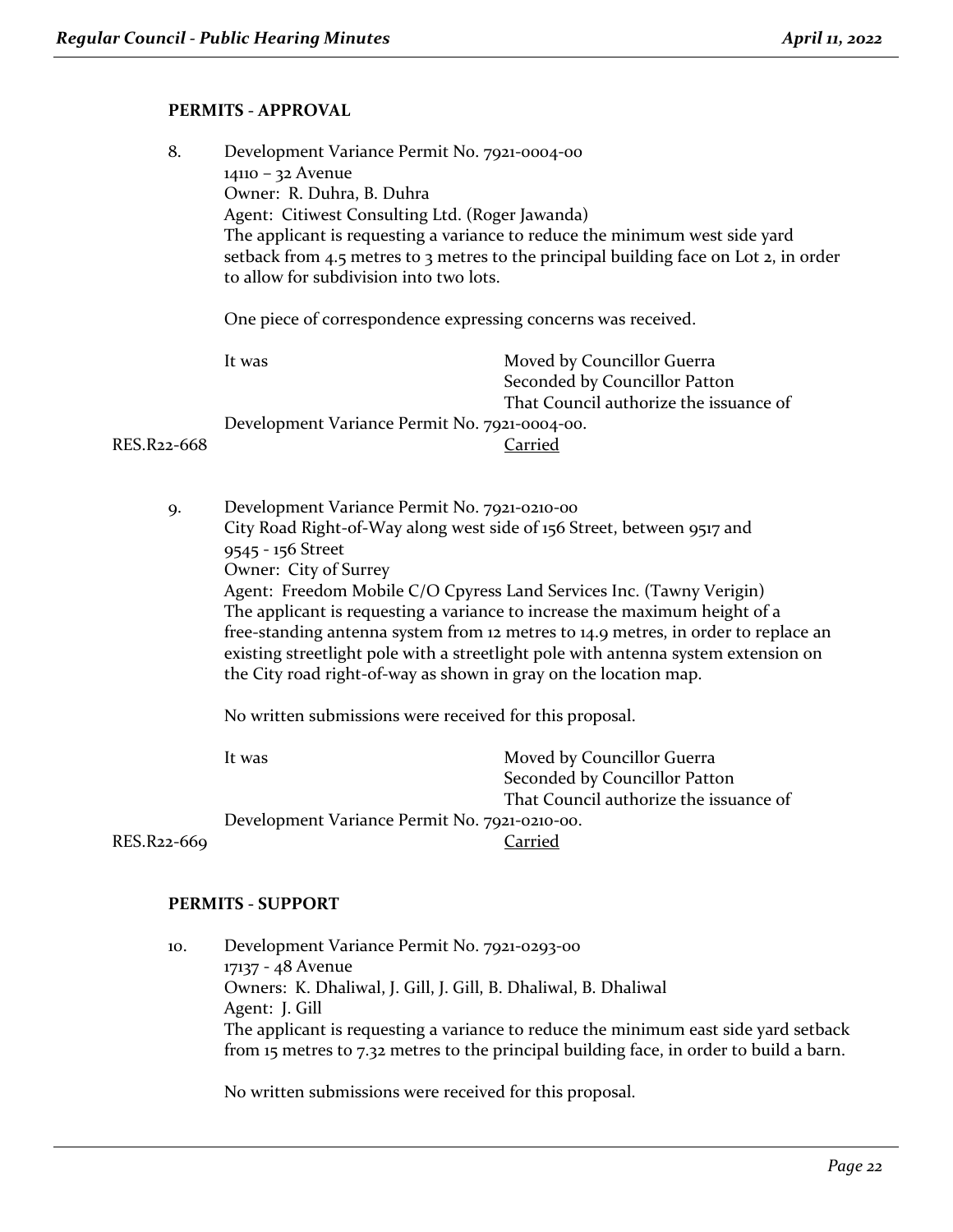| RES.R22-670 | It was<br>conditions have been met.                                                                                                                                                                                                                                                                                                                                                                                                                                            | Moved by Councillor Guerra<br>Seconded by Councillor Patton<br>That Council support Development Variance<br>Permit No. 7921-0293-00 and consider issuance of the Permit once all outstanding<br>Carried |  |
|-------------|--------------------------------------------------------------------------------------------------------------------------------------------------------------------------------------------------------------------------------------------------------------------------------------------------------------------------------------------------------------------------------------------------------------------------------------------------------------------------------|---------------------------------------------------------------------------------------------------------------------------------------------------------------------------------------------------------|--|
|             |                                                                                                                                                                                                                                                                                                                                                                                                                                                                                |                                                                                                                                                                                                         |  |
| 11.         | Development Variance Permit No. 7921-0373-00<br>9580 Oban Place<br>Owners: J. Singh, M. Saraow<br>Agent: P. Singh<br>The applicant is requesting a variance to reduce the minimum rear yard setback<br>from the natural gas transmission (Fortis BC) right-of-way for the principal<br>building from 7.5 metres to 4.2 metres to the principal building and 6.9 metres to<br>the foundation of the covered deck, in order to construct a single-family dwelling<br>on the lot. |                                                                                                                                                                                                         |  |
|             | No written submissions were received for this proposal.                                                                                                                                                                                                                                                                                                                                                                                                                        |                                                                                                                                                                                                         |  |
|             | It was                                                                                                                                                                                                                                                                                                                                                                                                                                                                         | Moved by Councillor Guerra<br>Seconded by Councillor Patton<br>That Council support Development Variance                                                                                                |  |
|             | Permit No. 7921-0373-00 and consider issuance of the Permit once all outstanding<br>conditions have been met.                                                                                                                                                                                                                                                                                                                                                                  |                                                                                                                                                                                                         |  |
| RES.R22-671 |                                                                                                                                                                                                                                                                                                                                                                                                                                                                                | <b>Carried</b>                                                                                                                                                                                          |  |
|             | <b>FINAL ADOPTIONS</b>                                                                                                                                                                                                                                                                                                                                                                                                                                                         |                                                                                                                                                                                                         |  |
| 12.         | "Surrey Development Cost Charge Bylaw, 2022, No. 20560"<br>3900-20-20560 - New Regulatory Bylaw                                                                                                                                                                                                                                                                                                                                                                                |                                                                                                                                                                                                         |  |

A new regulatory bylaw to impose development cost charges to assist the City in paying the capital cost of providing sewage, water, drainage and highway facilities as well as park land acquisition and improvements, for new subdivisions and the construction or alteration of buildings. This bylaw will also repeal Bylaw No. 20291 after a one-year grace period.

It was **Moved by Councillor Guerra** Seconded by Councillor Patton That "Surrey Development Cost Charge Bylaw, 2022, No. 20560" be finally adopted. RES.R22-672 Carried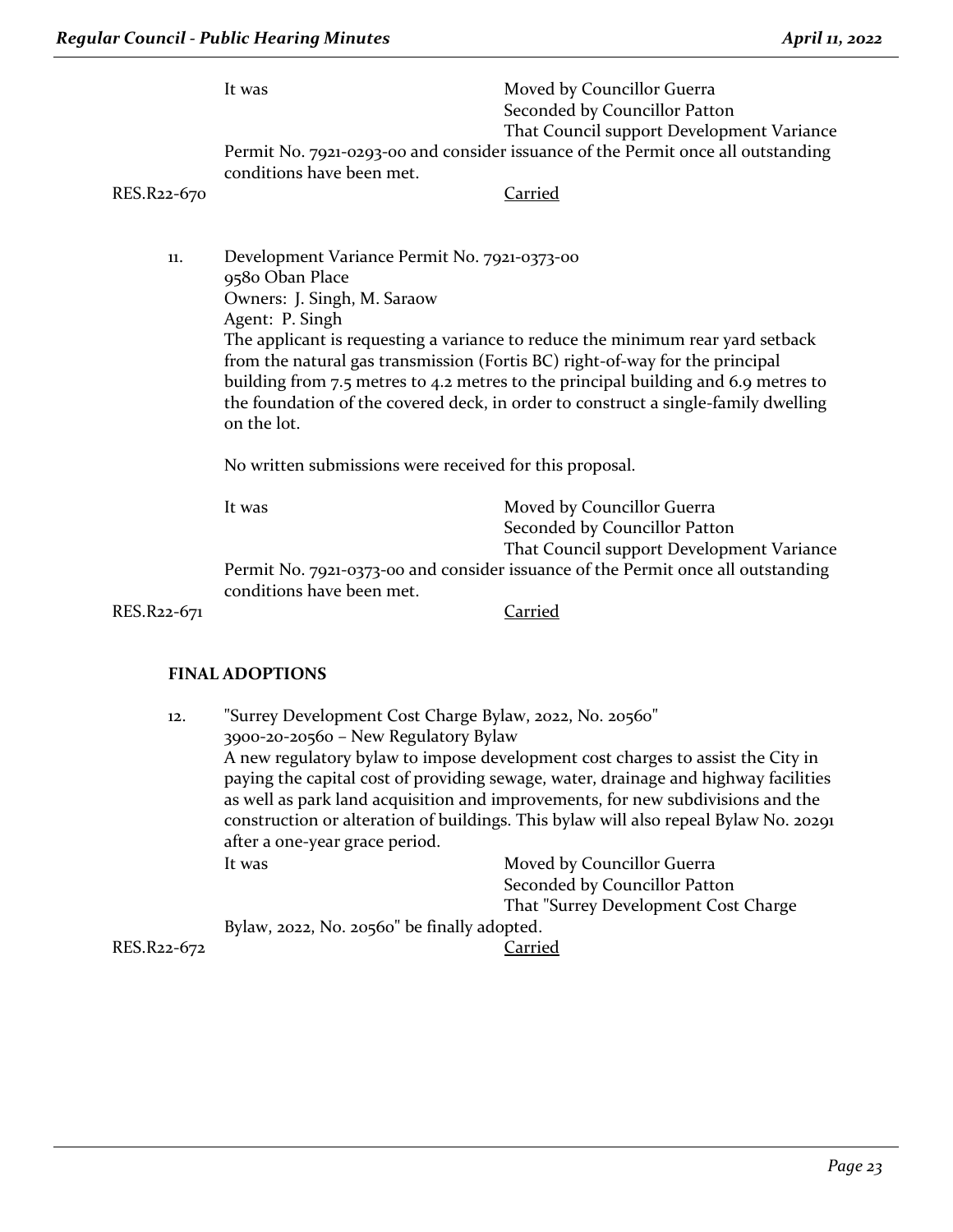| 13.         | "Surrey Zoning Bylaw, 1993, No. 12000, Text Amendment Bylaw, 2022, No. 20564"<br>3900-20-20564 - Regulatory Text Amendment<br>A bylaw to expand the Fleetwood Plan Area and to amend the amenity<br>contributions for the Fleetwood Plan Area in accordance with the Stage 1 Plan and<br>interim Fleetwood Plan Development Expectations Strategy. |                                                                                                           |  |
|-------------|----------------------------------------------------------------------------------------------------------------------------------------------------------------------------------------------------------------------------------------------------------------------------------------------------------------------------------------------------|-----------------------------------------------------------------------------------------------------------|--|
|             | Council direction received March 8, 2022<br>Corporate Report Item No. 2022-R049                                                                                                                                                                                                                                                                    |                                                                                                           |  |
|             | It was                                                                                                                                                                                                                                                                                                                                             | Moved by Councillor Guerra<br>Seconded by Councillor Patton                                               |  |
| RES.R22-673 | Text Amendment Bylaw, 2022, No. 20564" be finally adopted.                                                                                                                                                                                                                                                                                         | That "Surrey Zoning Bylaw, 1993, No. 12000,<br><b>Carried</b>                                             |  |
|             | <b>INTRODUCTIONS</b>                                                                                                                                                                                                                                                                                                                               |                                                                                                           |  |
| 14.         | "Council Code of Conduct Bylaw, 2020, No. 20020, Amendment Bylaw, 2022, No. 20586"<br>3900-20-20586 - Regulatory Text Amendment<br>A bylaw to clarify the Ethics Commissioner's jurisdiction, to clarify rules of ethical<br>conduct and to align the bylaw with related policies and procedures.                                                  |                                                                                                           |  |
|             | Earlier in the meeting, Council approved the recommendations of Corporate<br>Report Item No. Ro72. Bylaw No. 20586 is therefore in order for consideration.                                                                                                                                                                                        |                                                                                                           |  |
|             | It was                                                                                                                                                                                                                                                                                                                                             | Moved by Councillor Guerra<br>Seconded by Councillor Patton<br>That "Council Code of Conduct Bylaw, 2020, |  |
| RES.R22-674 | No. 20020, Amendment Bylaw, 2022, No. 20586" pass its first reading.                                                                                                                                                                                                                                                                               | <b>Carried</b><br>With Councillors Annis, Hundial and Locke, opposed.                                     |  |
|             | The said Bylaw was then read for the second time.                                                                                                                                                                                                                                                                                                  |                                                                                                           |  |
|             | It was                                                                                                                                                                                                                                                                                                                                             | Moved by Councillor Guerra<br>Seconded by Councillor Patton<br>That "Council Code of Conduct Bylaw, 2020, |  |
| RES.R22-675 | No. 20020, Amendment Bylaw, 2022, No. 20586" pass its second reading.                                                                                                                                                                                                                                                                              | <b>Carried</b><br>With Councillors Annis, Hundial and Locke, opposed.                                     |  |
|             | The said Bylaw was then read for the third time.                                                                                                                                                                                                                                                                                                   |                                                                                                           |  |
|             | It was                                                                                                                                                                                                                                                                                                                                             | Moved by Councillor Guerra<br>Seconded by Councillor Patton<br>That "Council Code of Conduct Bylaw, 2020, |  |
| RES.R22-676 | No. 20020, Amendment Bylaw, 2022, No. 20586" pass its third reading.                                                                                                                                                                                                                                                                               | <b>Carried</b><br>With Councillors Annis, Hundial and Locke, opposed.                                     |  |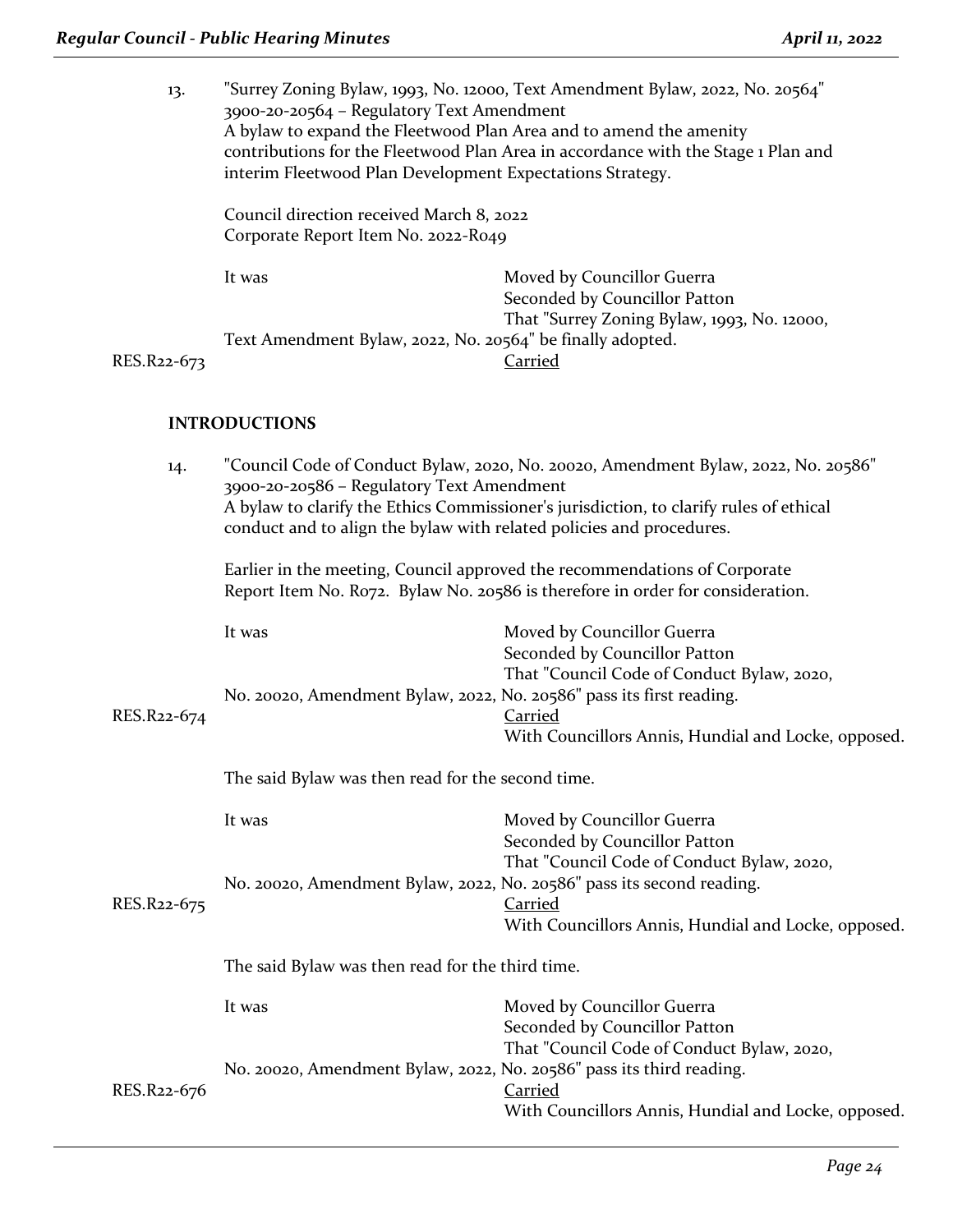## **I. CLERK'S REPORT**

#### **1. By-law Enforcement Officer Appointment**

It was Moved by Councillor Guerra Seconded by Councillor Patton That pursuant to Section 146 of the

Community Charter, S.B.C. 2003, c.26 and amendments thereto and the Appointment of By-law Enforcement Officers By-law 1994, No. 12167, as amended, Erica Bates is hereby appointed under Section 146 of the Community Charter, S.B.C. 2003, c.26 and amendments thereto and the Appointment of By-law Enforcement Officers By-law 1994, No. 12167, as a By-law Enforcement Officer for the City of Surrey until the termination of the person's employment by the City of Surrey as a By-law Enforcement Officer.

RES.R22-677 Carried

#### **2. Delegation Requests**

**(a) Louella Vincent New Westminster & District Labour Council** File: 0550-20-10 It was Moved by Councillor Guerra Seconded by Councillor Patton That Louella Vincent, New Westminster & District Labour Council, be heard as a delegation at Council-in-Committee. RES.R22-678 Carried **(b) Harp Dhillon, Board Chair, Surrey Hospitals Foundation, and Jane Adams, President & CEO, Surrey Hospitals Foundation Executive** File: 0550-20-10 It was Moved by Councillor Guerra Seconded by Councillor Patton That Harp Dhillon, Board Chair, Surrey

Hospitals Foundation, and Jane Adams, President & CEO, Surrey Hospitals Foundation Executive, be heard as a delegation at Council-in-Committee. RES.R22-679 Carried

## **J. NOTICE OF MOTION**

This section had no items to consider.